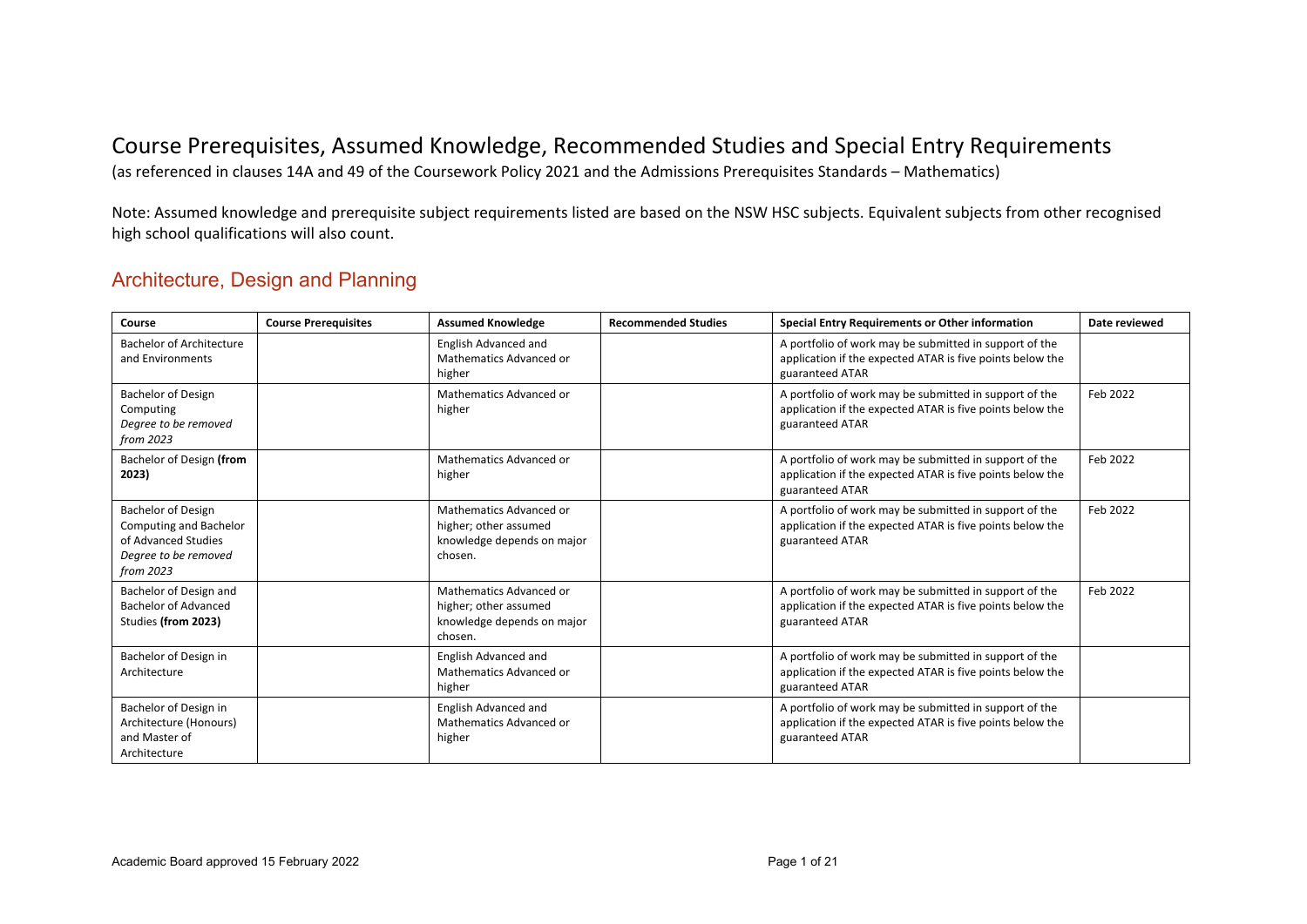## Arts and Social Sciences

| Course                                                                                                          | <b>Course Prerequisites</b>                                                   | <b>Assumed Knowledge</b>                                                                 | <b>Recommended Studies</b> | <b>Special Entry Requirements or Other information</b>                                                                                           | Date reviewed |
|-----------------------------------------------------------------------------------------------------------------|-------------------------------------------------------------------------------|------------------------------------------------------------------------------------------|----------------------------|--------------------------------------------------------------------------------------------------------------------------------------------------|---------------|
| <b>Bachelor of Arts</b>                                                                                         |                                                                               | Depends on majors or units of<br>study chosen                                            |                            |                                                                                                                                                  |               |
| Bachelor of Arts (Dual<br>degree, Sciences Po,<br>France)                                                       |                                                                               | Depends on majors or units of<br>study chosen                                            |                            | Selection is on the basis of written application, academic<br>performance, and interview                                                         |               |
| Bachelor of Arts and<br><b>Bachelor of Advanced</b><br><b>Studies</b>                                           |                                                                               | Depends on majors or units of<br>study chosen                                            |                            |                                                                                                                                                  |               |
| Bachelor of Arts and<br><b>Bachelor of Advanced</b><br><b>Studies (Dalyell Scholars)</b>                        |                                                                               | Depends on majors or units of<br>study chosen                                            |                            |                                                                                                                                                  |               |
| Bachelor of Arts and<br><b>Bachelor of Advanced</b><br>Studies (International and<br>Global Studies)            |                                                                               | Depends on majors or units of<br>study chosen                                            |                            |                                                                                                                                                  |               |
| Bachelor of Arts and<br><b>Bachelor of Advanced</b><br>Studies (Languages)                                      |                                                                               | Depends on majors or units of<br>study chosen                                            |                            |                                                                                                                                                  |               |
| Bachelor of Arts and<br><b>Bachelor of Advanced</b><br>Studies (Media and<br>Communications)                    |                                                                               | Depends on majors or units of<br>study chosen                                            |                            |                                                                                                                                                  |               |
| Bachelor of Arts and<br><b>Bachelor of Advanced</b><br>Studies (Politics and<br><b>International Relations)</b> |                                                                               | Depends on majors or units of<br>study chosen                                            |                            |                                                                                                                                                  |               |
| Bachelor of Arts and<br>Doctor of Medicine                                                                      | Mathematics Advanced (Band<br>4) or Mathematics Extension 1<br>or 2 (Band E3) | Mathematics Advanced or<br>higher. For BA: depends on<br>majors or units of study chosen |                            | Selection is on the basis of ATAR and performance in an<br>assessment process, including a written assessment and a<br>panel discussion session. |               |
| <b>Bachelor of Economics</b>                                                                                    | Mathematics Advanced (Band<br>4) or Mathematics Extension 1<br>or 2 (Band E3) | Mathematics Advanced or<br>higher                                                        |                            |                                                                                                                                                  |               |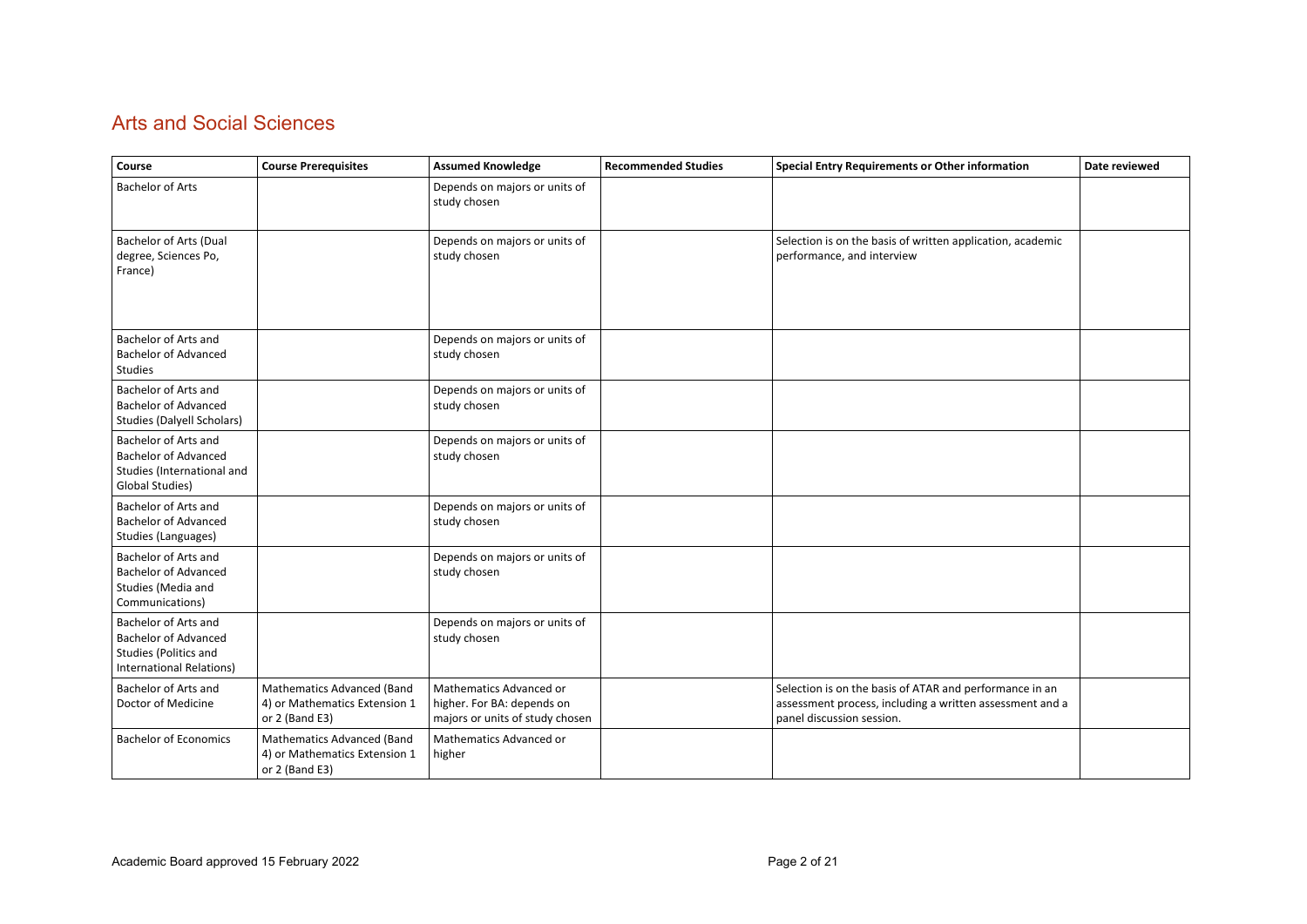| Course                                                                | <b>Course Prerequisites</b>                                                                                                                                             | <b>Assumed Knowledge</b>          | <b>Recommended Studies</b> | <b>Special Entry Requirements or Other information</b>                                   | Date reviewed |
|-----------------------------------------------------------------------|-------------------------------------------------------------------------------------------------------------------------------------------------------------------------|-----------------------------------|----------------------------|------------------------------------------------------------------------------------------|---------------|
| <b>Bachelor of Economics</b><br>(Dual degree, Sciences Po,<br>France) | Mathematics Advanced (Band<br>4) or Mathematics Extension 1<br>or 2 (Band E3)                                                                                           | Mathematics Advanced or<br>higher |                            | Selection is on the basis of written application, academic<br>performance, and interview |               |
| <b>Bachelor of Advanced</b><br>Studies                                | Bachelor of Economics and   Mathematics Advanced (Band<br>4) or Mathematics Extension 1<br>or 2 (Band E3)                                                               | Mathematics Advanced or<br>higher |                            |                                                                                          |               |
|                                                                       |                                                                                                                                                                         |                                   |                            |                                                                                          |               |
|                                                                       |                                                                                                                                                                         |                                   |                            |                                                                                          |               |
|                                                                       |                                                                                                                                                                         |                                   |                            |                                                                                          |               |
|                                                                       |                                                                                                                                                                         |                                   |                            |                                                                                          |               |
|                                                                       |                                                                                                                                                                         |                                   |                            |                                                                                          |               |
|                                                                       |                                                                                                                                                                         |                                   |                            |                                                                                          |               |
| <b>Bachelor of Education</b><br>(Early Childhood)                     |                                                                                                                                                                         |                                   |                            |                                                                                          |               |
| <b>Bachelor of Education</b><br>(Health and Physical<br>Education)    | NESA prerequisite:<br>Band 5 in three HSC subjects (or<br>equivalent) one of which must<br>be English (English Standard or<br>English Advanced Or<br>$ESL^*/EALD^{**})$ |                                   |                            | <b>Teacher Education Personal Statement</b>                                              | Feb 2022      |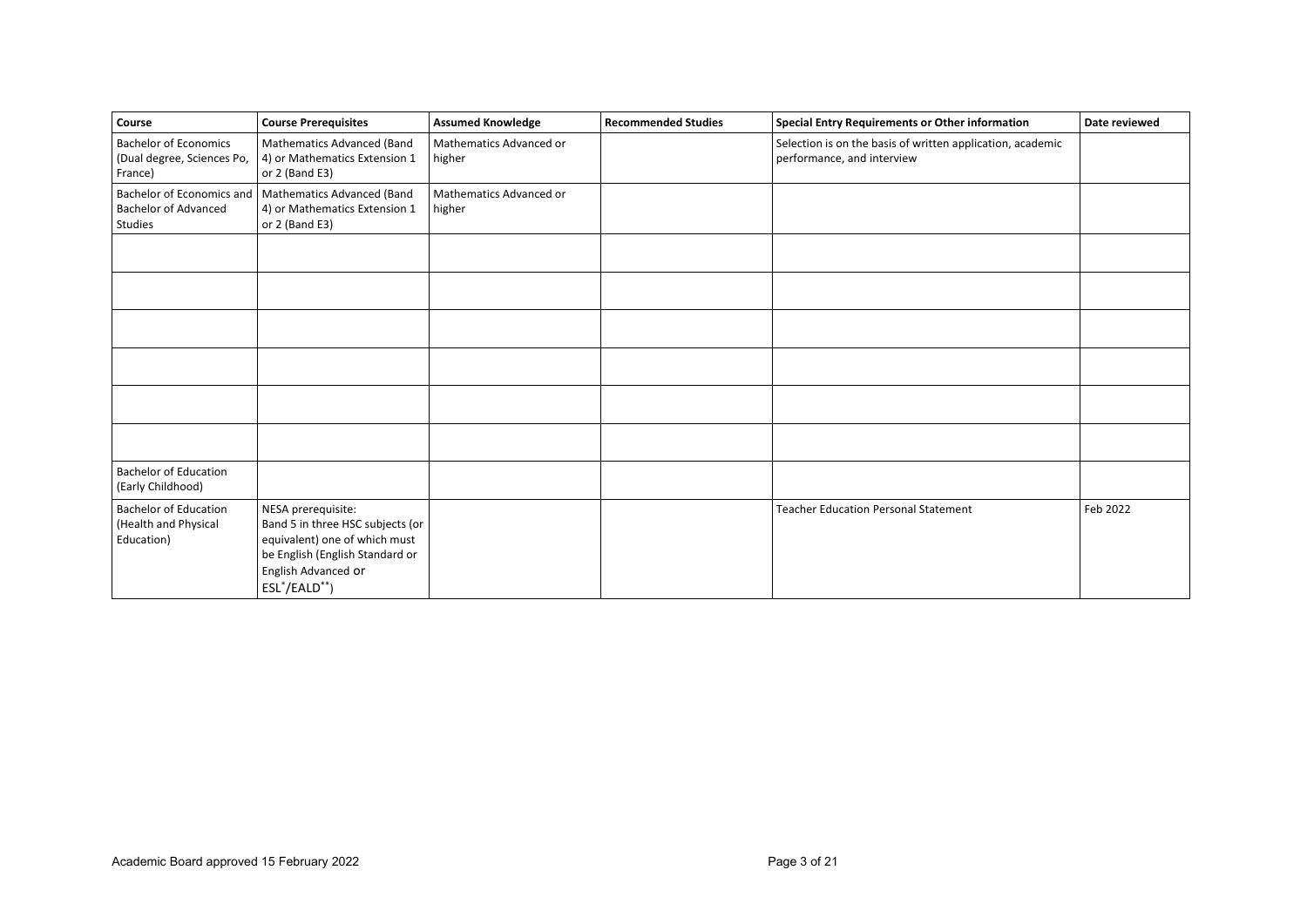| Course                                                                          | <b>Course Prerequisites</b>                                                                                                                                                                                                                                                                                                                                                                                 | <b>Assumed Knowledge</b>                                                                                                                                                        | <b>Recommended Studies</b>            | <b>Special Entry Requirements or Other information</b>                                                                                                                     | Date reviewed |
|---------------------------------------------------------------------------------|-------------------------------------------------------------------------------------------------------------------------------------------------------------------------------------------------------------------------------------------------------------------------------------------------------------------------------------------------------------------------------------------------------------|---------------------------------------------------------------------------------------------------------------------------------------------------------------------------------|---------------------------------------|----------------------------------------------------------------------------------------------------------------------------------------------------------------------------|---------------|
| <b>Bachelor of Education</b><br>(Primary)                                       | NESA prerequisite<br>Until 2023: Band 5 in three HSC<br>subjects (or equivalent) one of<br>which must be English (English<br>Standard or English Advanced<br>or ESL*/EALD**);<br>From 2023: Band 5 in three HSC<br>subjects (or equivalent) one of<br>which must be English (English<br>Standard or English Advanced<br>or ESL*/EALD**); and Band 4 in<br>Mathematics Standard (or<br>equivalent) or higher | For the Mathematics<br>specialisation: Mathematics<br><b>Standard or Advanced</b><br>For the Science and Technology<br>specialisation: any HSC Science<br>subject or equivalent |                                       | <b>Teacher Education Personal Statement</b>                                                                                                                                | Feb 2022      |
| <b>Bachelor of Education</b><br>(Secondary)                                     | NESA prerequisite<br>Band 5 in three HSC subjects (or<br>equivalent) one of which must<br>be English (English Standard or<br>English Advanced Or<br>ESL <sup>*</sup> /EALD <sup>**</sup> )<br>For pre-requisites for the<br>teaching area, depends on<br>teaching area chosen.                                                                                                                              |                                                                                                                                                                                 |                                       | <b>Teacher Education Personal Statement</b>                                                                                                                                | Feb 2022      |
| Bachelor of Education and<br><b>Bachelor of Advanced</b><br>Studies (Secondary) | NESA prerequisite<br>Band 5 in three HSC subjects (or<br>equivalent) one of which must<br>be English (English Standard or<br>English Advanced Or<br>ESL*/EALD**)<br>For pre-requisites for the<br>teaching area, depends on<br>teaching area chosen.                                                                                                                                                        |                                                                                                                                                                                 |                                       |                                                                                                                                                                            | Feb 2022      |
| <b>Bachelor of Social Work</b>                                                  |                                                                                                                                                                                                                                                                                                                                                                                                             | Depends on majors or units of<br>study chosen                                                                                                                                   |                                       |                                                                                                                                                                            |               |
| Bachelor of Arts and<br><b>Bachelor of Social Work</b>                          |                                                                                                                                                                                                                                                                                                                                                                                                             | Depends on majors or units of<br>study chosen                                                                                                                                   |                                       |                                                                                                                                                                            |               |
| <b>Bachelor of Visual Arts</b>                                                  |                                                                                                                                                                                                                                                                                                                                                                                                             |                                                                                                                                                                                 | Visual Arts, Design and<br>Technology | Portfolio representing artistic interests, including a short<br>statement of between 200 and 250 words describing some<br>of the more developed projects in the portfolio. |               |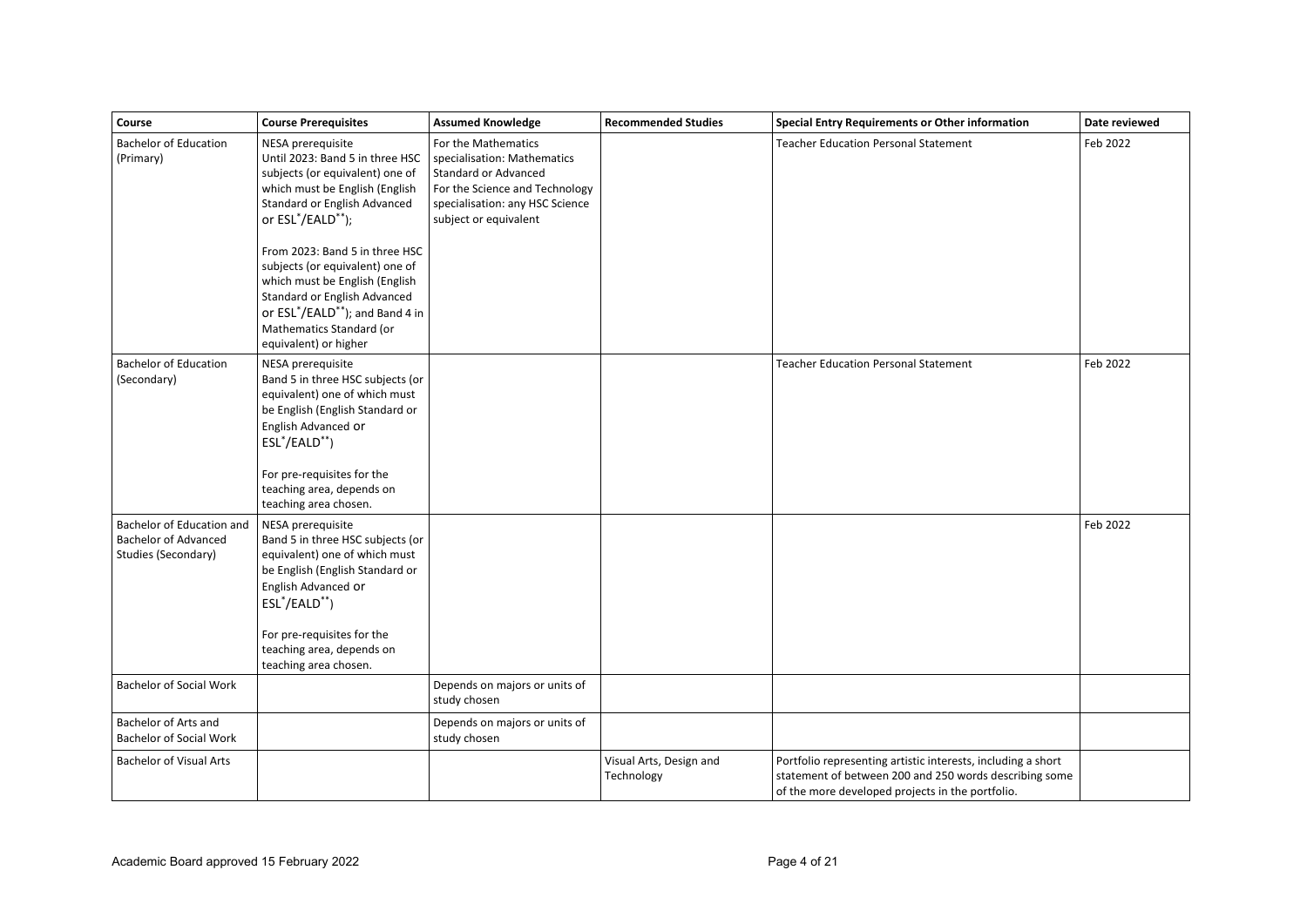| Course                                                                | <b>Course Prerequisites</b>                         | <b>Assumed Knowledge</b>                      | <b>Recommended Studies</b>            | Special Entry Requirements or Other information                                                                                                                                             | Date reviewed |
|-----------------------------------------------------------------------|-----------------------------------------------------|-----------------------------------------------|---------------------------------------|---------------------------------------------------------------------------------------------------------------------------------------------------------------------------------------------|---------------|
| Bachelor of Visual Arts and<br><b>Bachelor of Advanced</b><br>Studies |                                                     |                                               | Visual Arts, Design and<br>Technology | Portfolio representing artistic interests, including a short<br>statement of between 200 and 250 words describing some<br>of the more developed projects in the portfolio.                  |               |
| Diploma of Arts                                                       |                                                     | Depends on majors or units of<br>study chosen |                                       |                                                                                                                                                                                             |               |
| Diploma of Language<br><b>Studies</b>                                 |                                                     |                                               |                                       | No prior language experience required. Language skills are<br>assessed by the department and students are placed in the<br>appropriate level (beginner, intermediate or advanced)<br>class. |               |
| Diploma of Social Sciences                                            |                                                     | Depends on majors or units of<br>study chosen |                                       |                                                                                                                                                                                             |               |
| ESL: English as a Second Language                                     | *EALD: English as an Additional Language or Dialect |                                               |                                       |                                                                                                                                                                                             |               |
|                                                                       |                                                     |                                               |                                       |                                                                                                                                                                                             |               |

### Business School

| Course                                                                                | <b>Course Prerequisites</b>                                                     | <b>Assumed Knowledge</b>                                                                                    | <b>Recommended Studies</b> | Special Entry Requirements or Other information | Date reviewed |
|---------------------------------------------------------------------------------------|---------------------------------------------------------------------------------|-------------------------------------------------------------------------------------------------------------|----------------------------|-------------------------------------------------|---------------|
| <b>Bachelor of Commerce</b>                                                           | Mathematics Advanced (Band<br>4) or Mathematics Extension 1<br>or $2$ (Band E3) | Mathematics Advanced or<br>higher. Other assumed<br>knowledge depends on majors<br>or units of study chosen |                            |                                                 |               |
| <b>Bachelor of Commerce</b><br>and Bachelor of Advanced<br><b>Studies</b>             | Mathematics Advanced (Band<br>4) or Mathematics Extension 1<br>or $2$ (Band E3) | Mathematics Advanced or<br>higher. Other assumed<br>knowledge depends on majors<br>or units of study chosen |                            |                                                 |               |
| <b>Bachelor of Commerce</b><br>and Bachelor of Advanced<br>Studies (Dalyell Scholars) | Mathematics Advanced (Band<br>4) or Mathematics Extension 1<br>or $2$ (Band E3) | Mathematics Advanced or<br>higher. Other assumed<br>knowledge depends on majors<br>or units of study chosen |                            |                                                 |               |

# **Engineering**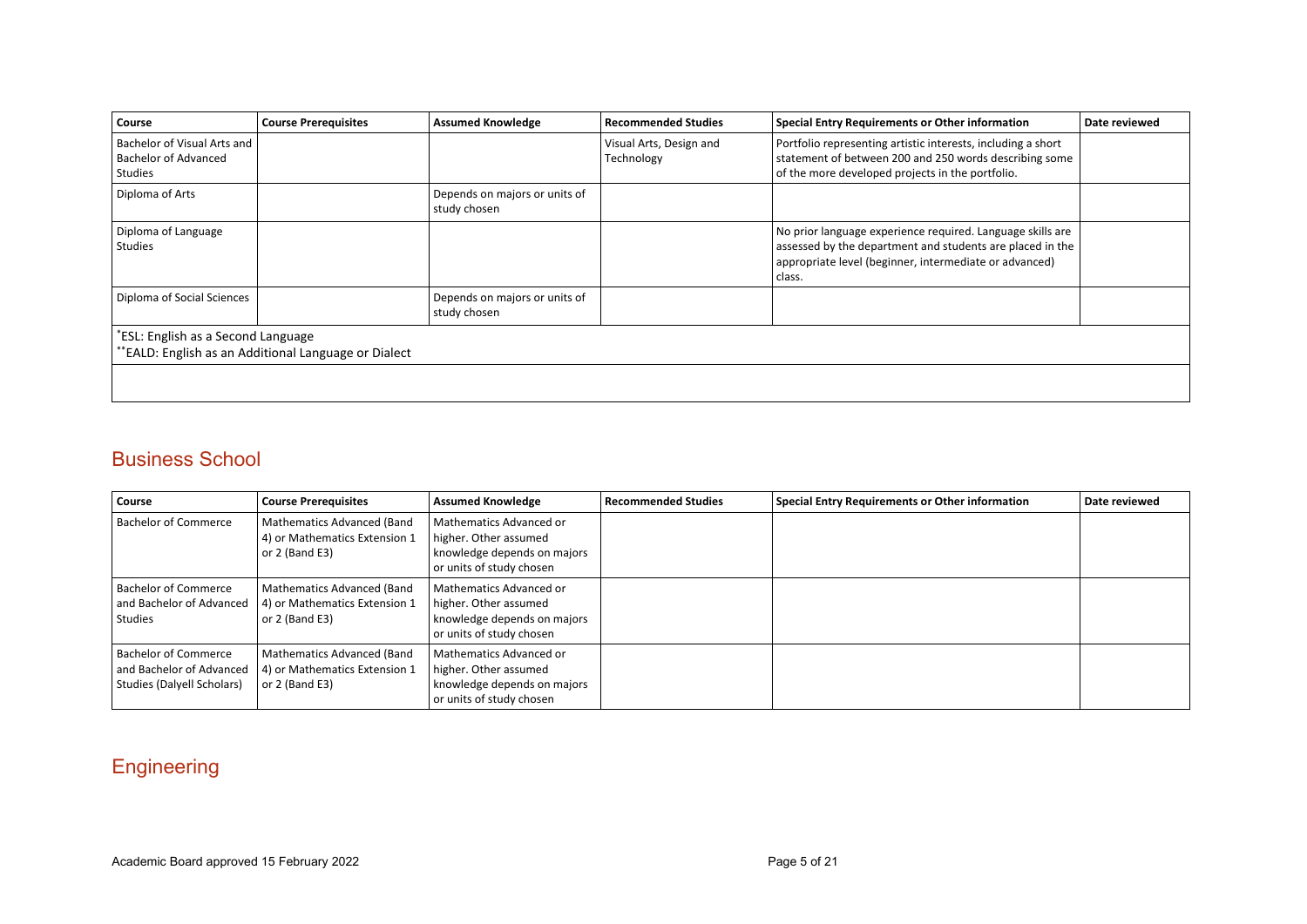| Course                                                                                         | <b>Course Prerequisites</b>                                                            | <b>Assumed Knowledge</b>                                                                                                                             | <b>Recommended Studies</b> | <b>Special Entry Requirements or Other information</b> | Date reviewed |
|------------------------------------------------------------------------------------------------|----------------------------------------------------------------------------------------|------------------------------------------------------------------------------------------------------------------------------------------------------|----------------------------|--------------------------------------------------------|---------------|
| <b>Bachelor of Advanced</b><br>Computing                                                       | <b>Mathematics Advanced (Band</b><br>4) or Mathematics Extension 1<br>or 2 (Band E3)   | From 2022: Mathematics<br>Extension 1                                                                                                                |                            |                                                        |               |
| <b>Bachelor of Advanced</b><br><b>Computing and Bachelor</b><br>of Commerce                    | Mathematics Advanced (Band<br>4) or Mathematics Extension 1<br>or 2 (Band E3)          | From 2022: Mathematics<br>Extension 1; For BCom:<br>depends on majors or units of<br>study chosen                                                    |                            |                                                        |               |
| <b>Bachelor of Advanced</b><br>Computing and Bachelor<br>of Science                            | <b>Mathematics Advanced (Band</b><br>4) or Mathematics Extension 1<br>or $2$ (Band E3) | From 2022: Mathematics<br>Extension 1; For BSc: depends<br>on majors or units of study<br>chosen                                                     |                            |                                                        |               |
| <b>Bachelor of Advanced</b><br>Computing and Bachelor<br>of Science (Health)                   | Mathematics Advanced (Band<br>4) or Mathematics Extension 1<br>or 2 (Band E3)          | Until 2024: Mathematics<br>Extension 1;<br>From 2024: Mathematics<br>Extension 1; biology                                                            |                            |                                                        |               |
| <b>Bachelor of Advanced</b><br>Computing and Bachelor<br>of Science (Medical<br>Science)       | <b>Mathematics Advanced (Band</b><br>4) or Mathematics Extension 1<br>or 2 (Band E3)   | Until 2024: Mathematics<br>Extension 1;<br>Chemistry and either Physics or<br>Biology.<br>From 2024: Mathematics<br>Extension 1, Chemistry, Biology. |                            |                                                        |               |
| <b>Bachelor of Engineering</b><br>Honours (Aeronautical<br>Engineering)                        | <b>Mathematics Advanced (Band</b><br>4) or Mathematics Extension 1<br>or 2 (Band E3)   | Mathematics Extension 1,<br>Physics                                                                                                                  |                            |                                                        |               |
| <b>Bachelor of Engineering</b><br><b>Honours (Biomedical</b><br>Engineering)                   | Mathematics Advanced (Band<br>4) or Mathematics Extension 1<br>or 2 (Band E3)          | Mathematics Extension 1,<br>Physics and/or Chemistry                                                                                                 | Biology                    |                                                        |               |
| <b>Bachelor of Engineering</b><br>Honours (Chemical and<br>Biomolecular Engineering)           | Mathematics Advanced (Band<br>4) or Mathematics Extension 1<br>or 2 (Band E3)          | Mathematics Extension 1,<br>Chemistry                                                                                                                |                            |                                                        |               |
| <b>Bachelor of Engineering</b><br>Honours (Civil<br>Engineering)                               | Mathematics Advanced (Band<br>4) or Mathematics Extension 1<br>or 2 (Band E3)          | Mathematics Extension 1,<br>Physics                                                                                                                  |                            |                                                        |               |
| <b>Bachelor of Engineering</b><br>Honours (Civil) and<br>Bachelor of Design in<br>Architecture | Mathematics Advanced (Band<br>4) or Mathematics Extension 1<br>or $2$ (Band E3)        | Mathematics Extension 1,<br>Physics; for Architecture:<br><b>English Advanced</b>                                                                    |                            |                                                        |               |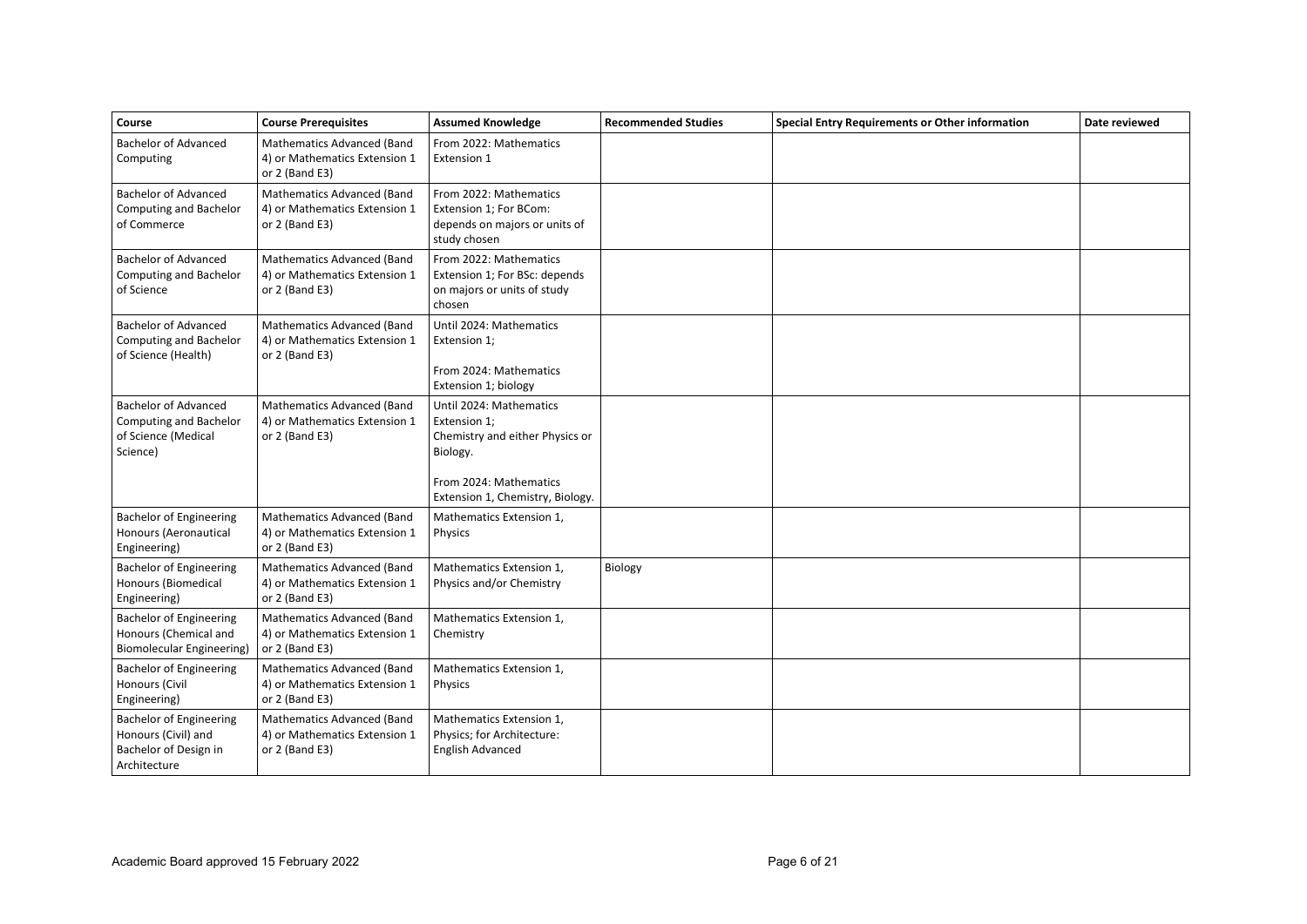| Course                                                                                 | <b>Course Prerequisites</b>                                                   | <b>Assumed Knowledge</b>                                                                                                                                               | <b>Recommended Studies</b>                        | <b>Special Entry Requirements or Other information</b> | Date reviewed |
|----------------------------------------------------------------------------------------|-------------------------------------------------------------------------------|------------------------------------------------------------------------------------------------------------------------------------------------------------------------|---------------------------------------------------|--------------------------------------------------------|---------------|
| <b>Bachelor of Engineering</b><br>Honours (Dalyell Scholars)                           | Mathematics Advanced (Band<br>4) or Mathematics Extension 1<br>or 2 (Band E3) | Mathematics Extension 1,<br>either Physics or Chemistry<br>(depending on the Engineering<br>stream chosen)                                                             |                                                   |                                                        |               |
| <b>Bachelor of Engineering</b><br>Honours (Electrical<br>Engineering)                  | Mathematics Advanced (Band<br>4) or Mathematics Extension 1<br>or 2 (Band E3) | Mathematics Extension 1,<br><b>Physics</b>                                                                                                                             |                                                   |                                                        |               |
| <b>Bachelor of Engineering</b><br>Honours (Flexible First<br>Year)                     | Mathematics Advanced (Band<br>4) or Mathematics Extension 1<br>or 2 (Band E3) | Mathematics Extension 1,<br>Physics and/or Chemistry                                                                                                                   |                                                   |                                                        |               |
| <b>Bachelor of Engineering</b><br>Honours (Mechanical<br>Engineering)                  | Mathematics Advanced (Band<br>4) or Mathematics Extension 1<br>or 2 (Band E3) | Mathematics Extension 1,<br>Physics                                                                                                                                    |                                                   |                                                        |               |
| <b>Bachelor of Engineering</b><br>Honours (Mechatronic<br>Engineering)                 | Mathematics Advanced (Band<br>4) or Mathematics Extension 1<br>or 2 (Band E3) | Mathematics Extension 1,<br>Physics                                                                                                                                    |                                                   |                                                        |               |
| <b>Bachelor of Engineering</b><br>Honours (Software<br>Engineering)                    | Mathematics Advanced (Band<br>4) or Mathematics Extension 1<br>or 2 (Band E3) | Mathematics Extension 1,<br><b>Physics</b>                                                                                                                             |                                                   |                                                        |               |
| <b>Bachelor of Engineering</b><br>Honours and Bachelor of<br>Arts                      | Mathematics Advanced (Band<br>4) or Mathematics Extension 1<br>or 2 (Band E3) | Mathematics Extension 1,<br>either Physics or Chemistry<br>(depending on the engineering<br>stream chosen); For BA:<br>depends on majors or units of<br>study chosen   |                                                   |                                                        |               |
| <b>Bachelor of Engineering</b><br>Honours and Bachelor of<br>Commerce                  | Mathematics Advanced (Band<br>4) or Mathematics Extension 1<br>or 2 (Band E3) | Mathematics Extension 1,<br>either Physics or Chemistry<br>(depending on the engineering<br>stream chosen); For BCom:<br>depends on majors or units of<br>study chosen |                                                   |                                                        |               |
| <b>Bachelor of Engineering</b><br>Honours and Bachelor of<br><b>Project Management</b> | Mathematics Advanced (Band<br>4) or Mathematics Extension 1<br>or 2 (Band E3) | Mathematics Extension 1,<br>either Physics or Chemistry<br>(depending on the engineering<br>stream chosen)                                                             |                                                   |                                                        |               |
| <b>Bachelor of Engineering</b><br>Honours and Bachelor of<br>Science                   | Mathematics Advanced (Band<br>4) or Mathematics Extension 1<br>or 2 (Band E3) | Mathematics Extension 1,<br>either Physics or Chemistry<br>(depending on the engineering<br>stream chosen); For BSc:<br>depends on majors or units of<br>study chosen  | Until 2022: Biology, Chemistry<br>From 2022: None |                                                        |               |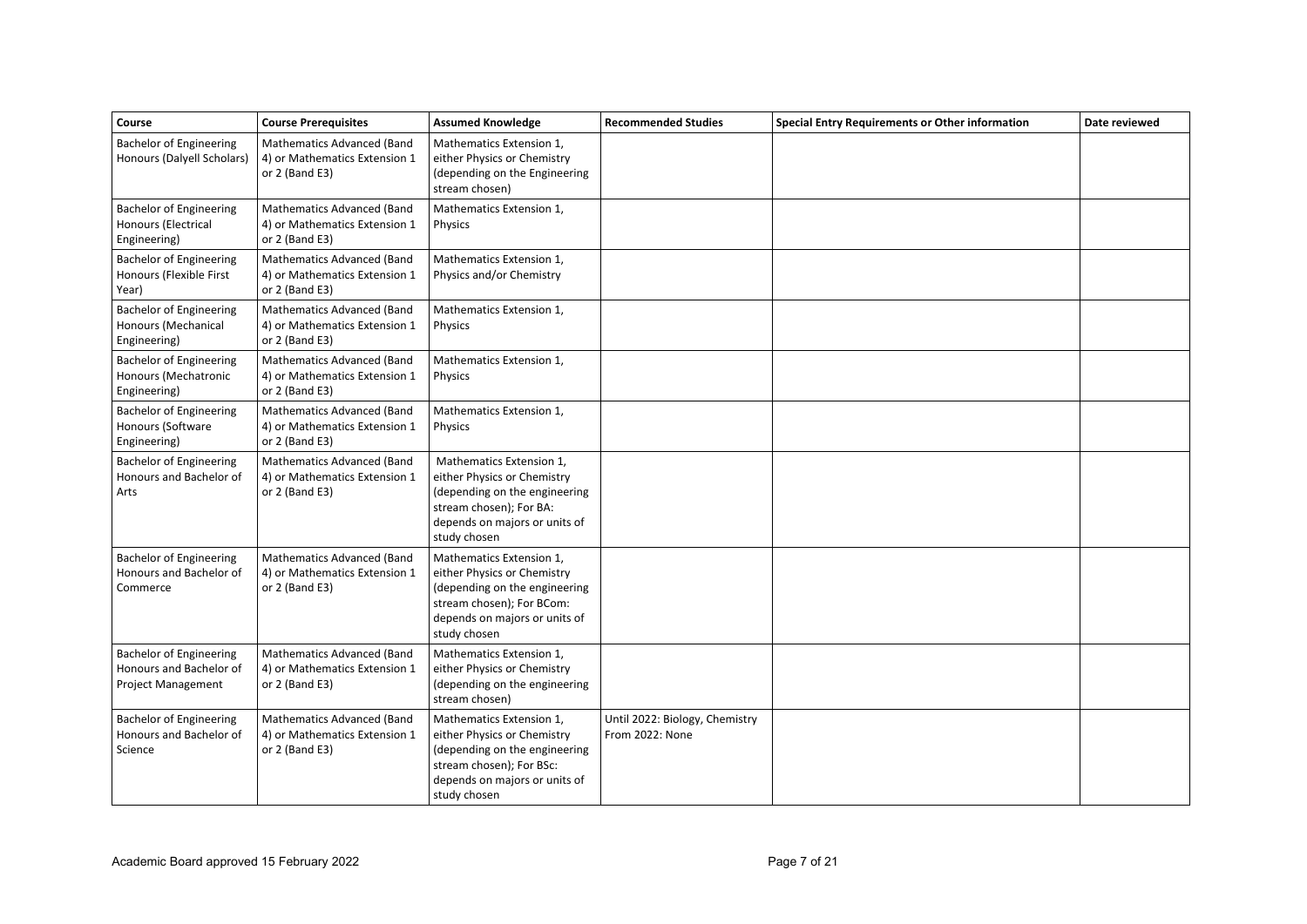| Course                                                                                                                                    | <b>Course Prerequisites</b>                                                          | <b>Assumed Knowledge</b>                                                                                                                                                                                           | <b>Recommended Studies</b> | Special Entry Requirements or Other information | Date reviewed |
|-------------------------------------------------------------------------------------------------------------------------------------------|--------------------------------------------------------------------------------------|--------------------------------------------------------------------------------------------------------------------------------------------------------------------------------------------------------------------|----------------------------|-------------------------------------------------|---------------|
| <b>Bachelor of Engineering</b><br>Honours and Bachelor of<br>Science (Health) (pre<br>2023)<br>Degree to be removed<br>from 2023          | Mathematics Advanced (Band<br>4) or Mathematics Extension 1<br>or 2 (Band E3)        | Mathematics Extension 1,<br>either Physics or Chemistry<br>(depending on the engineering<br>stream chosen)                                                                                                         |                            |                                                 | Feb 2022      |
| <b>Bachelor of Engineering</b><br>Honours (Biomedical)<br>and Bachelor of Science<br>(Health) (From 2023)                                 | <b>Mathematics Advanced</b><br>(Band 4) or Mathematics<br>Extension 1 or 2 (Band E3) | For 2023: Mathematics<br><b>Extension 1, Chemistry</b><br>From 2024: Mathematics<br>Extension 1, Chemistry,<br>Biology,                                                                                            | Physics                    |                                                 | Feb 2022      |
| <b>Bachelor of Engineering</b><br>Honours and Bachelor of<br>Science (Medical Science)<br>(pre 2023)<br>Degree to be removed<br>from 2023 | <b>Mathematics Advanced (Band</b><br>4) or Mathematics Extension 1<br>or 2 (Band E3) | Mathematics Extension 1,<br>Chemistry, Physics and/or<br>Biology (depending on the<br>engineering stream and BSc<br>(Medical Science) units of study<br>chosen)                                                    |                            |                                                 | Feb 2022      |
| <b>Bachelor of Engineering</b><br>Honours (Biomedical)<br>and Bachelor of Science<br>(Medical Science)<br>(From 2023)                     | <b>Mathematics Advanced</b><br>(Band 4) or Mathematics<br>Extension 1 or 2 (Band E3) | For 2023: Mathematics<br>Extension 1, Chemistry,<br>Physics and/or Biology<br>(depending on the BSc<br>(Medical Science) units of<br>study chosen)<br>From 2024: Mathematics<br>Extension 1, Chemistry,<br>Biology | Physics                    |                                                 | Feb 2022      |
| <b>Bachelor of Engineering</b><br>Honours with Space<br>Engineering                                                                       | Mathematics Advanced (Band<br>4) or Mathematics Extension 1<br>or 2 (Band E3)        | Mathematics Extension 1,<br>Physics                                                                                                                                                                                |                            |                                                 |               |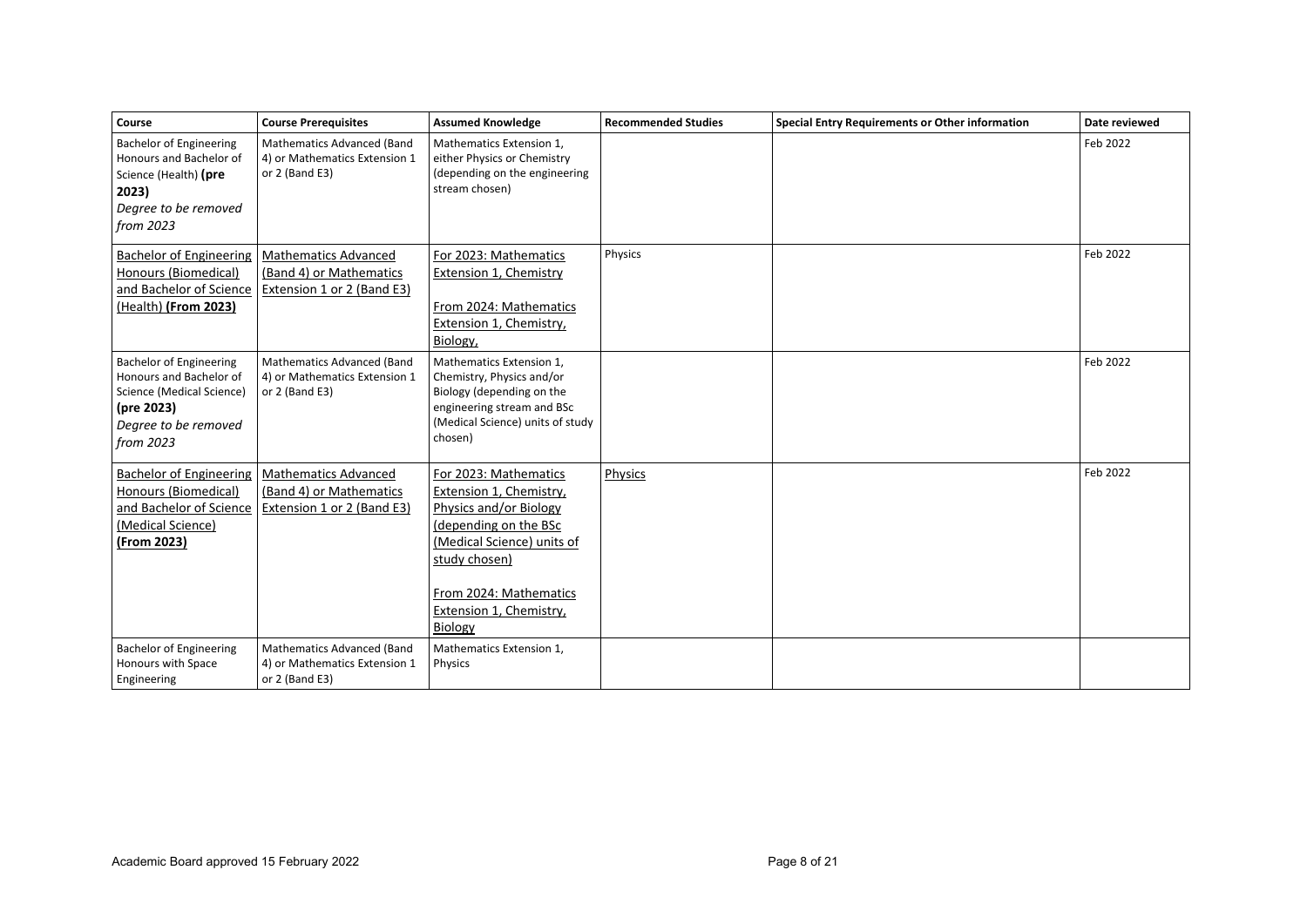| Course                     | <b>Course Prerequisites</b>   | <b>Assumed Knowledge</b>     | <b>Recommended Studies</b> | <b>Special Entry Requirements or Other information</b> | Date reviewed |
|----------------------------|-------------------------------|------------------------------|----------------------------|--------------------------------------------------------|---------------|
| <b>Bachelor of Project</b> | Mathematics Advanced (Band    | Until 2024: Mathematics      |                            |                                                        |               |
| Management                 | 4) or Mathematics Extension 1 | Extension 1                  |                            |                                                        |               |
|                            | or $2$ (Band E3)              |                              |                            |                                                        |               |
|                            |                               | From 2024: Mathematics       |                            |                                                        |               |
|                            |                               | Advanced and/or higher       |                            |                                                        |               |
|                            |                               | (depending on major chosen); |                            |                                                        |               |
|                            |                               | other assumed knowledge      |                            |                                                        |               |
|                            |                               | depends on major or units of |                            |                                                        |               |
|                            |                               | study chosen.                |                            |                                                        |               |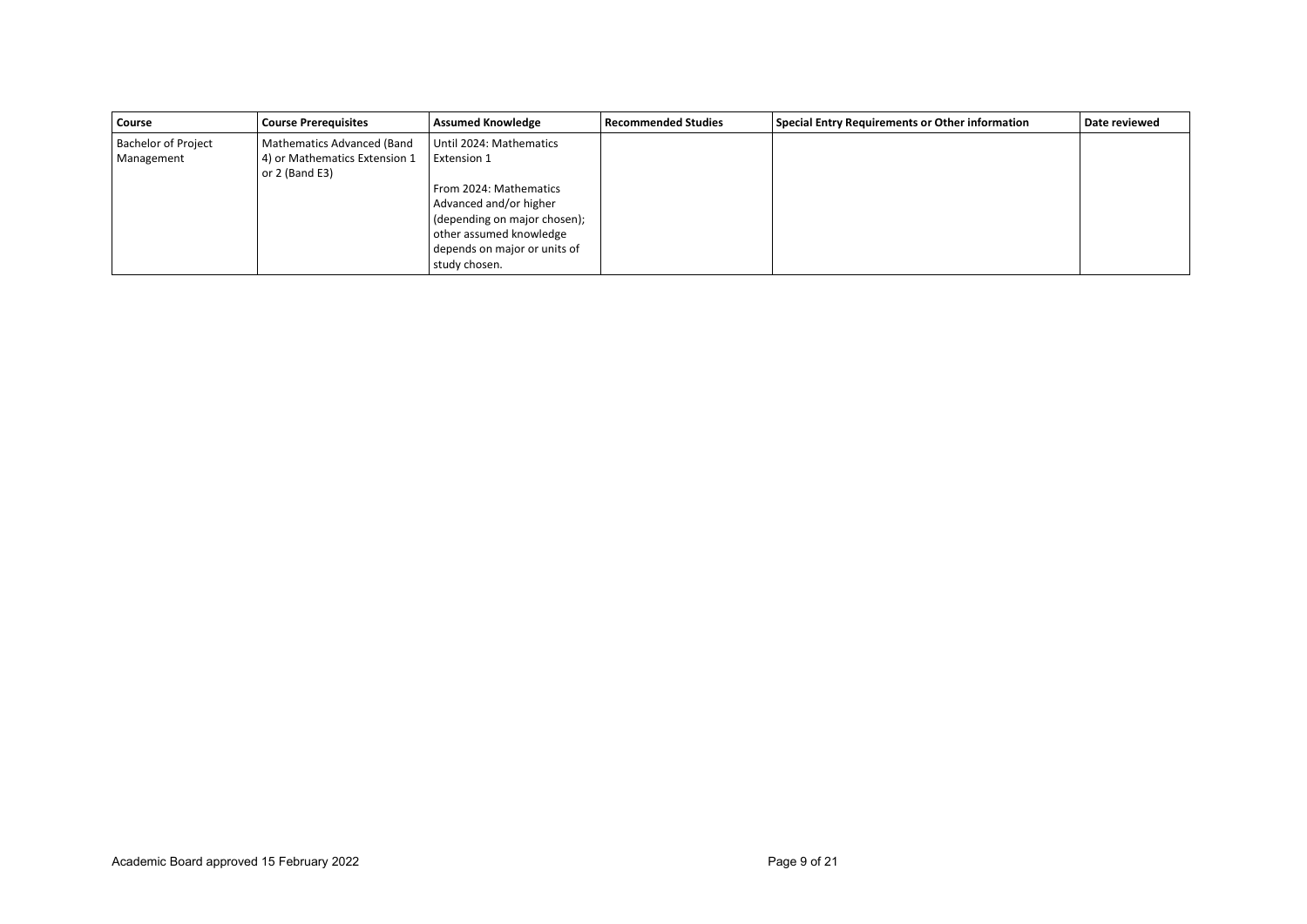#### Law

| Course                                                            | <b>Course Prerequisites</b>                                                                                 | <b>Assumed Knowledge</b>                                                                                                                                                       | <b>Recommended Studies</b> | Special Entry Requirements or Other information | Date reviewed |
|-------------------------------------------------------------------|-------------------------------------------------------------------------------------------------------------|--------------------------------------------------------------------------------------------------------------------------------------------------------------------------------|----------------------------|-------------------------------------------------|---------------|
| Bachelor of Arts and<br><b>Bachelor of Laws</b>                   |                                                                                                             | Until 2024: For BA: Depends on<br>the majors or units of study<br>chosen                                                                                                       |                            |                                                 |               |
|                                                                   |                                                                                                             | From 2024: For BA: Depends on<br>the majors or units of study<br>chosen; For BLaws: English<br>Advanced                                                                        |                            |                                                 |               |
| <b>Bachelor of Commerce</b><br>and Bachelor of Laws               | Mathematics Advanced (Band<br>4) or Mathematics Extension 1<br>or 2 (Band E3)                               | Until 2024: For BCom:<br>Mathematics Advanced or<br>higher, other assumed<br>knowledge depends on majors<br>or units of study chosen                                           |                            |                                                 |               |
|                                                                   |                                                                                                             | From 2024: For BCom:<br>Mathematics Advanced or<br>higher, other assumed<br>knowledge depends on majors<br>or units of study chosen; For<br><b>BLaws: English Advanced</b>     |                            |                                                 |               |
| <b>Bachelor of Laws</b>                                           | Bachelor of Economics and   Mathematics Advanced (Band<br>4) or Mathematics Extension 1<br>or $2$ (Band E3) | Until 2024: For BEcon:<br>Mathematics Advanced or<br>higher<br>From 2024: For BEcon:<br>Mathematics Advanced or                                                                |                            |                                                 |               |
|                                                                   |                                                                                                             | higher; For BLaws: English<br>Advanced                                                                                                                                         |                            |                                                 |               |
| <b>Bachelor of Engineering</b><br>Honours and Bachelor of<br>Laws | Mathematics Advanced (Band<br>4) or Mathematics Extension 1<br>or $2$ (Band E3)                             | Until 2024: For BE (Hons):<br>Mathematics Extension 1,<br>either Physics or Chemistry<br>(depending on the engineering<br>stream chosen)                                       |                            |                                                 |               |
|                                                                   |                                                                                                             | From 2024: For BE (Hons):<br>Mathematics Extension 1,<br>either Physics or Chemistry<br>(depending on the engineering<br>stream chosen); For BLaws:<br><b>English Advanced</b> |                            |                                                 |               |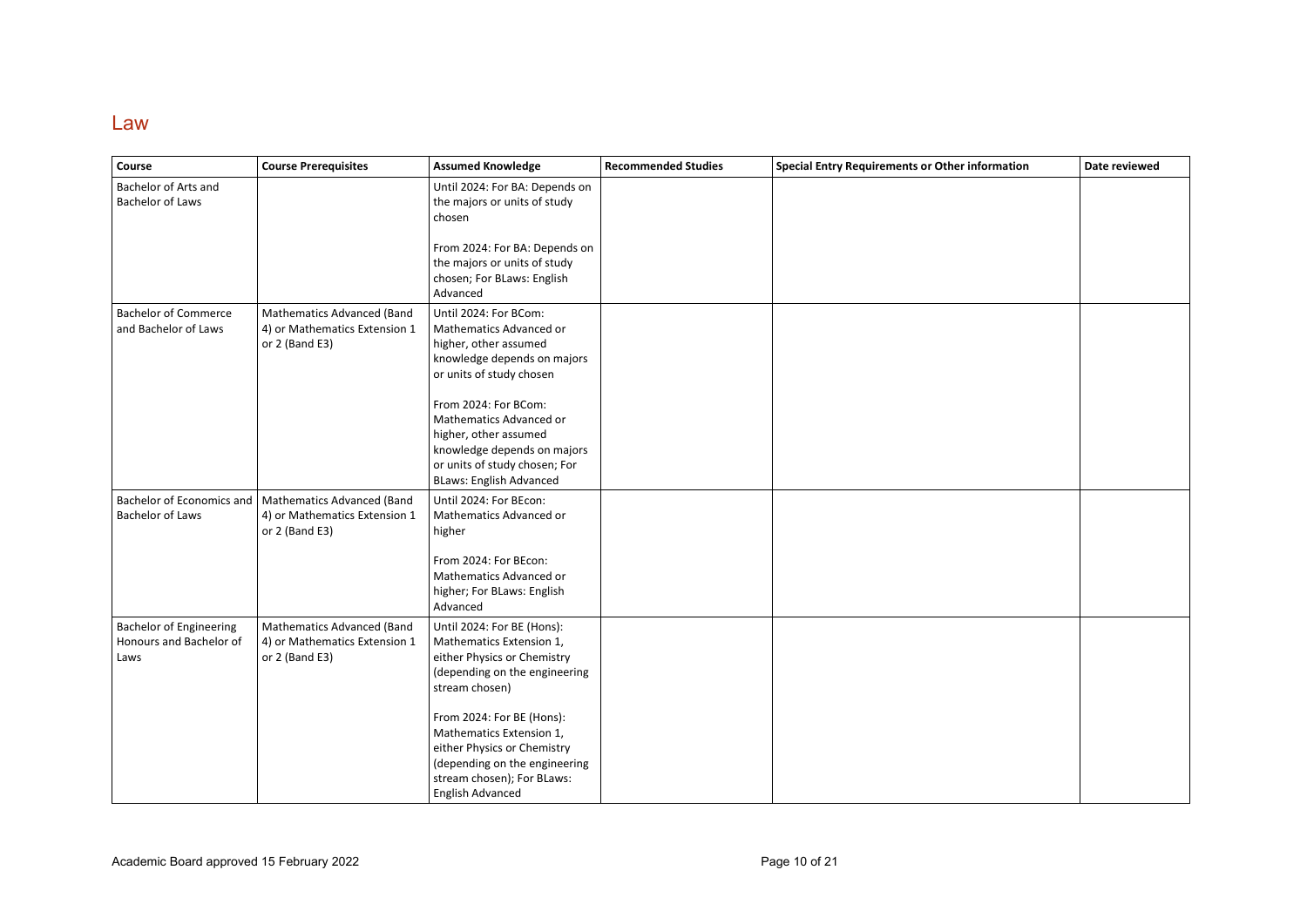| Course                  | <b>Course Prerequisites</b>   | <b>Assumed Knowledge</b>       | <b>Recommended Studies</b> | Special Entry Requirements or Other information | Date reviewed |
|-------------------------|-------------------------------|--------------------------------|----------------------------|-------------------------------------------------|---------------|
| Bachelor of Science and | Mathematics Advanced (Band    | Until 2024: For BSc:           |                            |                                                 |               |
| <b>Bachelor of Laws</b> | 4) or Mathematics Extension 1 | Mathematics Advanced and/or    |                            |                                                 |               |
|                         | or $2$ (Band E3)              | higher (depending on units of  |                            |                                                 |               |
|                         |                               | study selected); other assumed |                            |                                                 |               |
|                         |                               | knowledge depends on majors    |                            |                                                 |               |
|                         |                               | or units of study chosen;      |                            |                                                 |               |
|                         |                               |                                |                            |                                                 |               |
|                         |                               | From 2024: For BSc:            |                            |                                                 |               |
|                         |                               | Mathematics Advanced and/or    |                            |                                                 |               |
|                         |                               | higher (depending on units of  |                            |                                                 |               |
|                         |                               | study selected); other assumed |                            |                                                 |               |
|                         |                               | knowledge depends on majors    |                            |                                                 |               |
|                         |                               | or units of study chosen; For  |                            |                                                 |               |
|                         |                               | <b>BLaws: English Advanced</b> |                            |                                                 |               |

### Medicine and Health

| Course                                                                                                              | <b>Course Prerequisites</b> | <b>Assumed Knowledge</b>                                        | <b>Recommended Studies</b>                                                                                                    | Special Entry Requirements or Other information | Date reviewed |
|---------------------------------------------------------------------------------------------------------------------|-----------------------------|-----------------------------------------------------------------|-------------------------------------------------------------------------------------------------------------------------------|-------------------------------------------------|---------------|
| <b>Bachelor of Applied</b><br>Science (Diagnostic<br>Radiography)                                                   |                             | Until 2024: None<br>From 2024: Mathematics<br>Advanced, Physics | Until 2024: Mathematics<br>Advanced plus one of Biology,<br>Chemistry or Physics<br>From 2024: one of Biology or<br>Chemistry |                                                 |               |
| Bachelor of Applied<br>Science (Exercise and<br>Sport Science)                                                      |                             | Chemistry, Mathematics<br>Advanced or higher                    |                                                                                                                               |                                                 |               |
| <b>Bachelor of Applied</b><br>Science and Bachelor of<br><b>Advanced Studies</b><br>(Exercise and Sport<br>Science) |                             | Chemistry, Mathematics<br>Advanced or higher                    |                                                                                                                               |                                                 |               |
| Bachelor of Applied<br>Science (Exercise<br>Physiology)                                                             |                             | Chemistry, Mathematics<br>Advanced or higher                    |                                                                                                                               |                                                 |               |
| <b>Bachelor of Applied</b><br>Science (Occupational<br>Therapy)                                                     |                             |                                                                 | Biology                                                                                                                       |                                                 |               |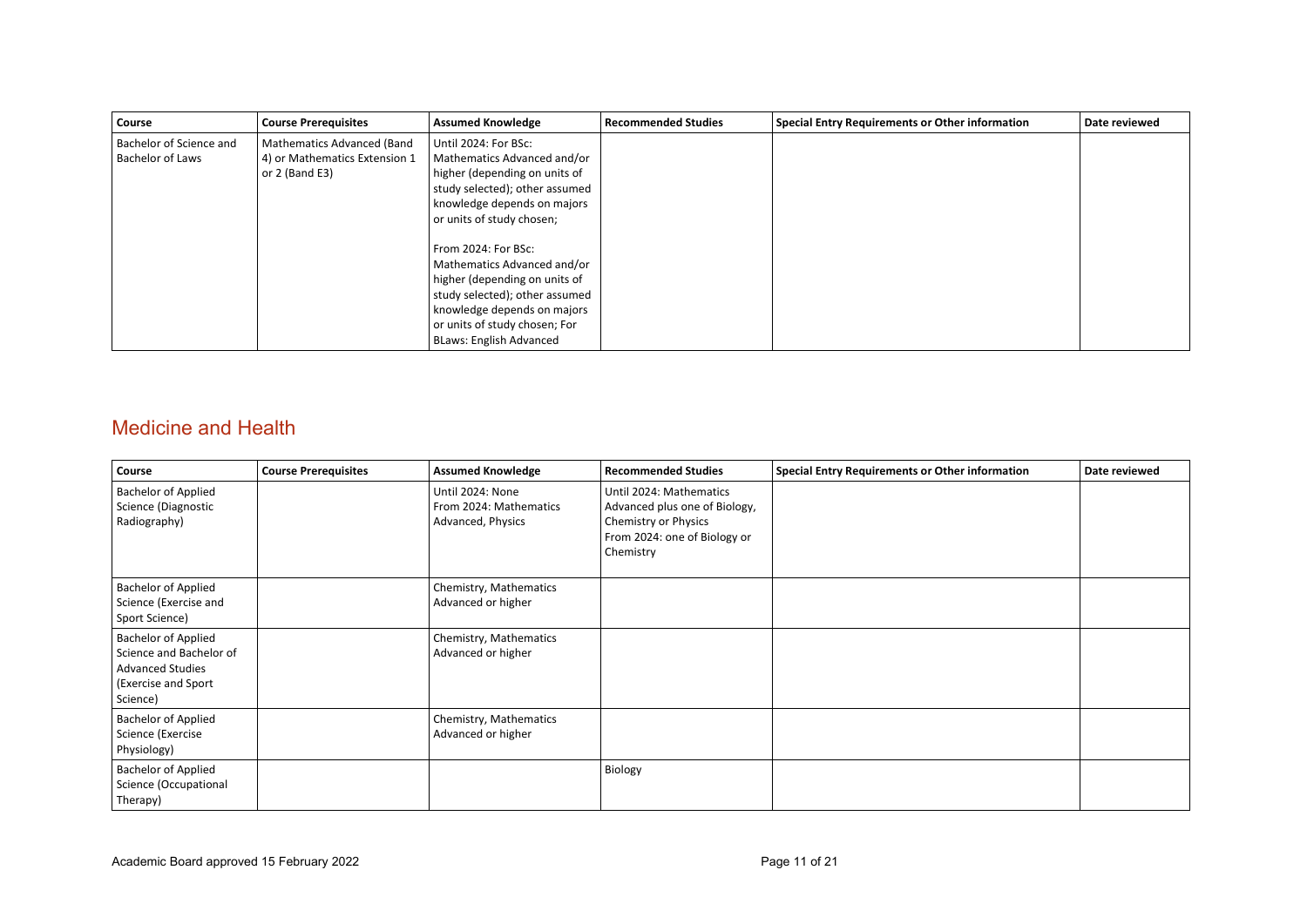| Course                                                                                           | <b>Course Prerequisites</b>                                                            | <b>Assumed Knowledge</b>                                                                                                         | <b>Recommended Studies</b>        | <b>Special Entry Requirements or Other information</b>                                                                                           | Date reviewed |
|--------------------------------------------------------------------------------------------------|----------------------------------------------------------------------------------------|----------------------------------------------------------------------------------------------------------------------------------|-----------------------------------|--------------------------------------------------------------------------------------------------------------------------------------------------|---------------|
| <b>Bachelor of Applied</b><br>Science (Physiotherapy)                                            |                                                                                        | Chemistry, Physics                                                                                                               | Mathematics Advanced or<br>higher |                                                                                                                                                  |               |
| <b>Bachelor of Applied</b><br>Science (Speech<br>Pathology)                                      |                                                                                        |                                                                                                                                  | <b>English Advanced</b>           |                                                                                                                                                  |               |
| <b>Bachelor of Nursing</b><br>(Advanced Studies)                                                 |                                                                                        |                                                                                                                                  |                                   |                                                                                                                                                  |               |
| Bachelor of Oral Health                                                                          |                                                                                        |                                                                                                                                  | Biology and/or Chemistry          | Multiple Mini Interview (MMI)                                                                                                                    |               |
| <b>Bachelor of Pharmacy</b><br>Degree to be removed<br>from 2023                                 | Mathematics Advanced (Band<br>4) or Mathematics Extension 1<br>or 2 (Band E3)          | Mathematics Advanced or<br>higher, Chemistry                                                                                     | <b>Biology or Physics</b>         |                                                                                                                                                  |               |
| Bachelor of Pharmacy and<br>Management<br>Degree to be removed<br>from 2023                      | Mathematics Advanced (Band<br>4) or Mathematics Extension 1<br>or $2$ (Band E3)        | Mathematics Advanced or<br>higher, Chemistry                                                                                     | <b>Biology or Physics</b>         |                                                                                                                                                  |               |
| <b>Bachelor of Pharmacy</b><br>(Honours) / Master of<br>Pharmacy Practice (from<br>2023)         | Mathematics Advanced (Band<br>4) or Mathematics Extension 1<br>or 2 (Band E3)          | Mathematics Advanced or<br>higher, Chemistry, Biology                                                                            | Physics                           |                                                                                                                                                  |               |
| Bachelor of Pharmacy and<br>Management (Honours) /<br>Master of Pharmacy<br>Practice (from 2023) | <b>Mathematics Advanced (Band</b><br>4) or Mathematics Extension 1<br>or $2$ (Band E3) | Mathematics Advanced or<br>higher, Chemistry, Biology                                                                            | Physics                           |                                                                                                                                                  |               |
| Bachelor of Arts and<br>Doctor of Medicine                                                       | Mathematics Advanced (Band<br>4) or Mathematics Extension 1<br>or 2 (Band E3)          | Mathematics Advanced or<br>higher; For BA: depends on<br>majors or units of study chosen                                         |                                   | Selection is on the basis of ATAR and performance in an<br>assessment process, including a written assessment and a<br>panel discussion session. |               |
| Bachelor of Arts and<br>Master of Nursing                                                        |                                                                                        | For BA: Depends on the majors<br>or units of study chosen; For M<br>Nursing: None                                                |                                   |                                                                                                                                                  |               |
| <b>Bachelor of Science</b><br>(Health) and Master of<br>Nursing                                  | <b>Mathematics Advanced (Band</b><br>4) or Mathematics Extension 1<br>or $2$ (Band E3) | For BSc (Health): Mathematics<br>Advanced or higher, other<br>assumed knowledge depends<br>on majors or units of study<br>chosen |                                   |                                                                                                                                                  |               |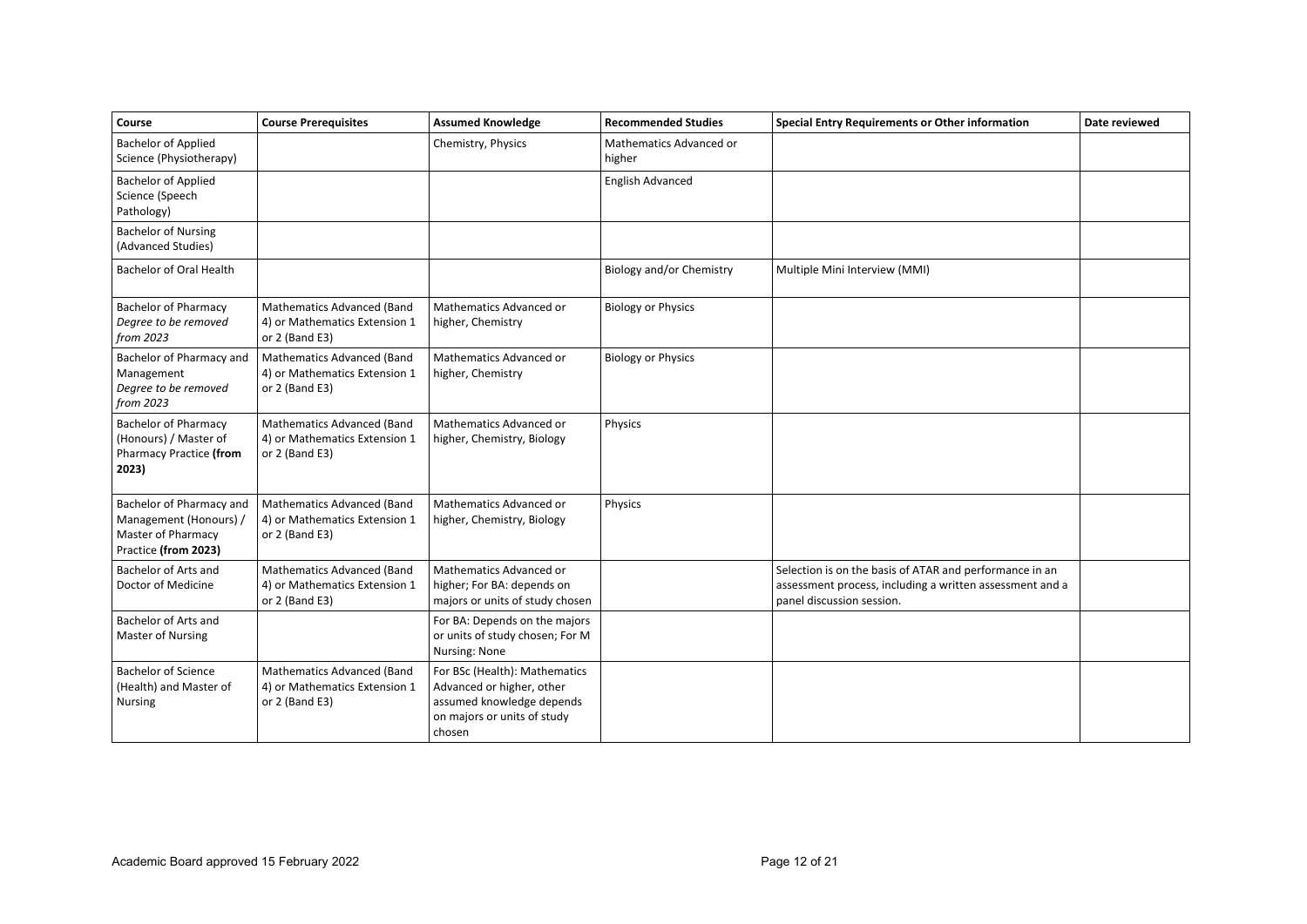| Course                                               | <b>Course Prerequisites</b>                                                     | <b>Assumed Knowledge</b>                                                                                                                                                                                                                                                                                                                                                                                                                                                                                                                                                                                                                                                                                                         | <b>Recommended Studies</b> | <b>Special Entry Requirements or Other information</b>                                                                                                                                                                             | Date reviewed |
|------------------------------------------------------|---------------------------------------------------------------------------------|----------------------------------------------------------------------------------------------------------------------------------------------------------------------------------------------------------------------------------------------------------------------------------------------------------------------------------------------------------------------------------------------------------------------------------------------------------------------------------------------------------------------------------------------------------------------------------------------------------------------------------------------------------------------------------------------------------------------------------|----------------------------|------------------------------------------------------------------------------------------------------------------------------------------------------------------------------------------------------------------------------------|---------------|
| Bachelor of Science and<br>Master of Nursing         | Mathematics Advanced (Band<br>4) or Mathematics Extension 1<br>or $2$ (Band E3) | For BSc: Mathematics Advanced<br>and/or higher (depending on<br>units of study selected), other<br>assumed knowledge depends<br>on majors or units of study<br>chosen; For M Nursing: None                                                                                                                                                                                                                                                                                                                                                                                                                                                                                                                                       |                            |                                                                                                                                                                                                                                    |               |
| Bachelor of Science and<br>Doctor of Dental Medicine | Mathematics Advanced (Band<br>4) or Mathematics Extension 1<br>or $2$ (Band E3) | For BSc: Mathematics Advanced<br>and/or higher (depending on<br>units of study selected), other<br>assumed knowledge depends<br>on majors or units of study<br>chosen; For D Dental Medicine:<br>None                                                                                                                                                                                                                                                                                                                                                                                                                                                                                                                            |                            | Selection is on the basis of ATAR or equivalent and<br>performance in an assessment process, including a written<br>assessment and a panel discussion session                                                                      |               |
| Bachelor of Science and<br>Doctor of Medicine        | Mathematics Advanced (Band<br>4) or Mathematics Extension 1<br>or 2 (Band E3)   | Until 2024: For BSc:<br>Mathematics Advanced and/or<br>higher (depending on units of<br>study selected), other assumed<br>knowledge depends on majors<br>or units of study chosen; For<br>the Medical Science stream:<br>Mathematics Advanced and/or<br>higher (depending on units of<br>study selected), Chemistry and<br>Physics or Biology; For D<br>Medicine: None<br>From 2024: : For BSc:<br>Mathematics Advanced and/or<br>higher (depending on units of<br>study selected), other assumed<br>knowledge depends on majors<br>or units of study chosen; For<br>the Medical Science stream:<br>Mathematics Advanced and/or<br>higher (depending on units of<br>study selected), Chemistry,<br>Biology; For D Medicine: None |                            | Successful applicants may enrol in the Medical Science<br>stream.<br>Selection is on the basis of ATAR or equivalent and<br>performance in an assessment process, including a written<br>assessment and a panel discussion session |               |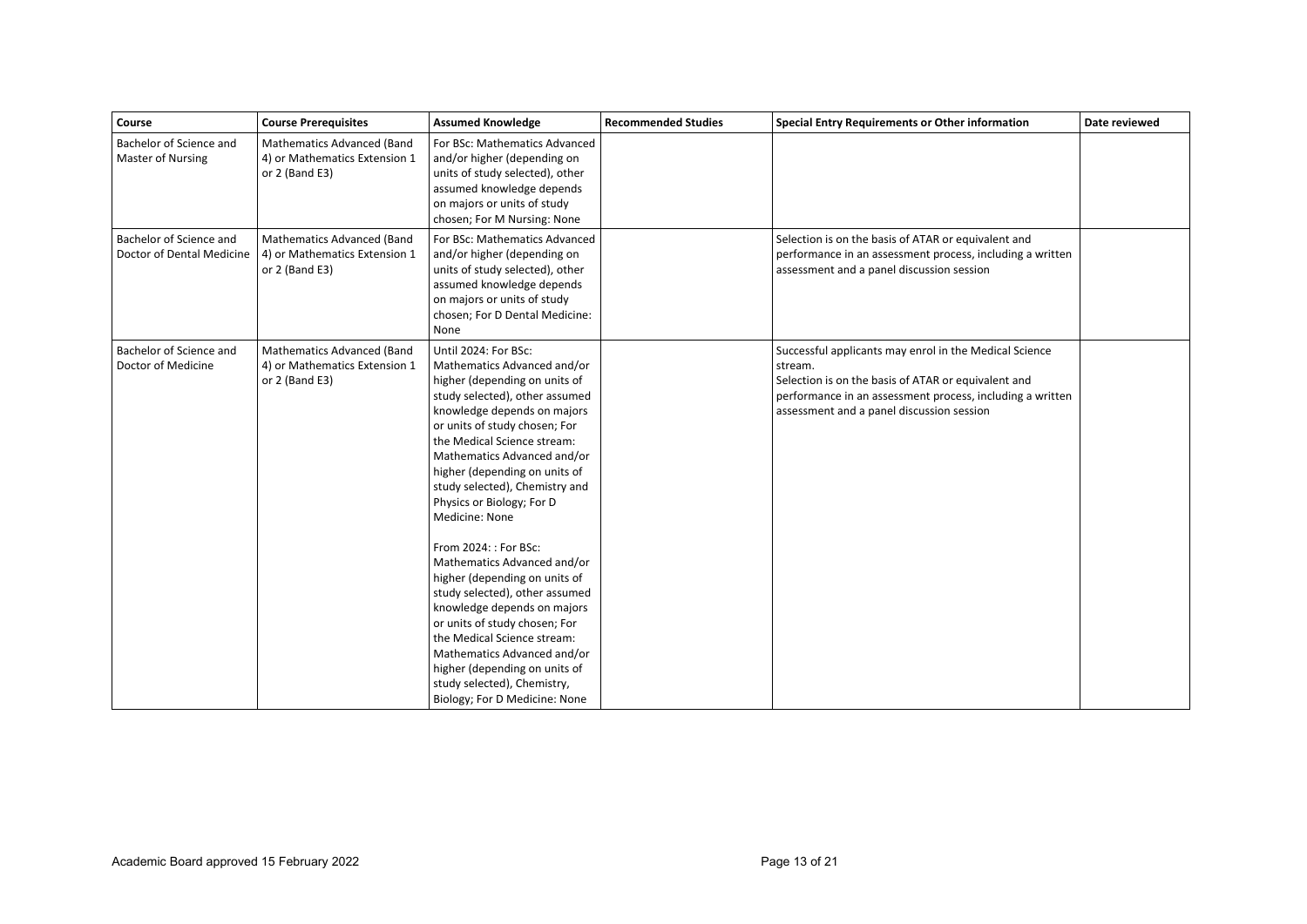## **Science**

| Course                                        | <b>Course Prerequisites</b>                                                     | <b>Assumed Knowledge</b>                                                                                                                                                                                                                                          | <b>Recommended Studies</b> | <b>Special Entry Requirements or Other information</b> | Date reviewed |
|-----------------------------------------------|---------------------------------------------------------------------------------|-------------------------------------------------------------------------------------------------------------------------------------------------------------------------------------------------------------------------------------------------------------------|----------------------------|--------------------------------------------------------|---------------|
| Bachelor of Liberal Arts<br>and Science       |                                                                                 | Depends on the majors or units<br>of study chosen                                                                                                                                                                                                                 |                            |                                                        |               |
| <b>Bachelor of Psychology</b>                 | Mathematics Advanced (Band<br>4) or Mathematics Extension 1<br>or 2 (Band E3)   | Mathematics Advanced or<br>higher, other assumed<br>knowledge depends on minors<br>or units of study chosen                                                                                                                                                       |                            |                                                        |               |
| Bachelor of Psychology<br>Honours (From 2023) | Mathematics Advanced (Band<br>4) or Mathematics Extension 1<br>or 2 (Band E3)   | Mathematics Advanced or<br>higher, other assumed<br>knowledge depends on minors<br>or units of study chosen                                                                                                                                                       |                            |                                                        | Feb 2022      |
| <b>Bachelor of Science</b>                    | Mathematics Advanced (Band<br>4) or Mathematics Extension 1<br>or $2$ (Band E3) | Mathematics Advanced and/or<br>higher (depending on units of<br>study selected), other assumed<br>knowledge depends on majors<br>or units of study chosen.                                                                                                        |                            |                                                        |               |
| <b>Bachelor of Science</b><br>(Health)        | Mathematics Advanced (Band<br>4) or Mathematics Extension 1<br>or $2$ (Band E3) | Until 2024: Mathematics<br>Advanced or higher, other<br>assumed knowledge depends<br>on majors or units of study<br>chosen;<br>From 2024: Mathematics<br>Advanced or higher; biology;<br>other assumed knowledge<br>depends on majors or units of<br>study chosen |                            |                                                        |               |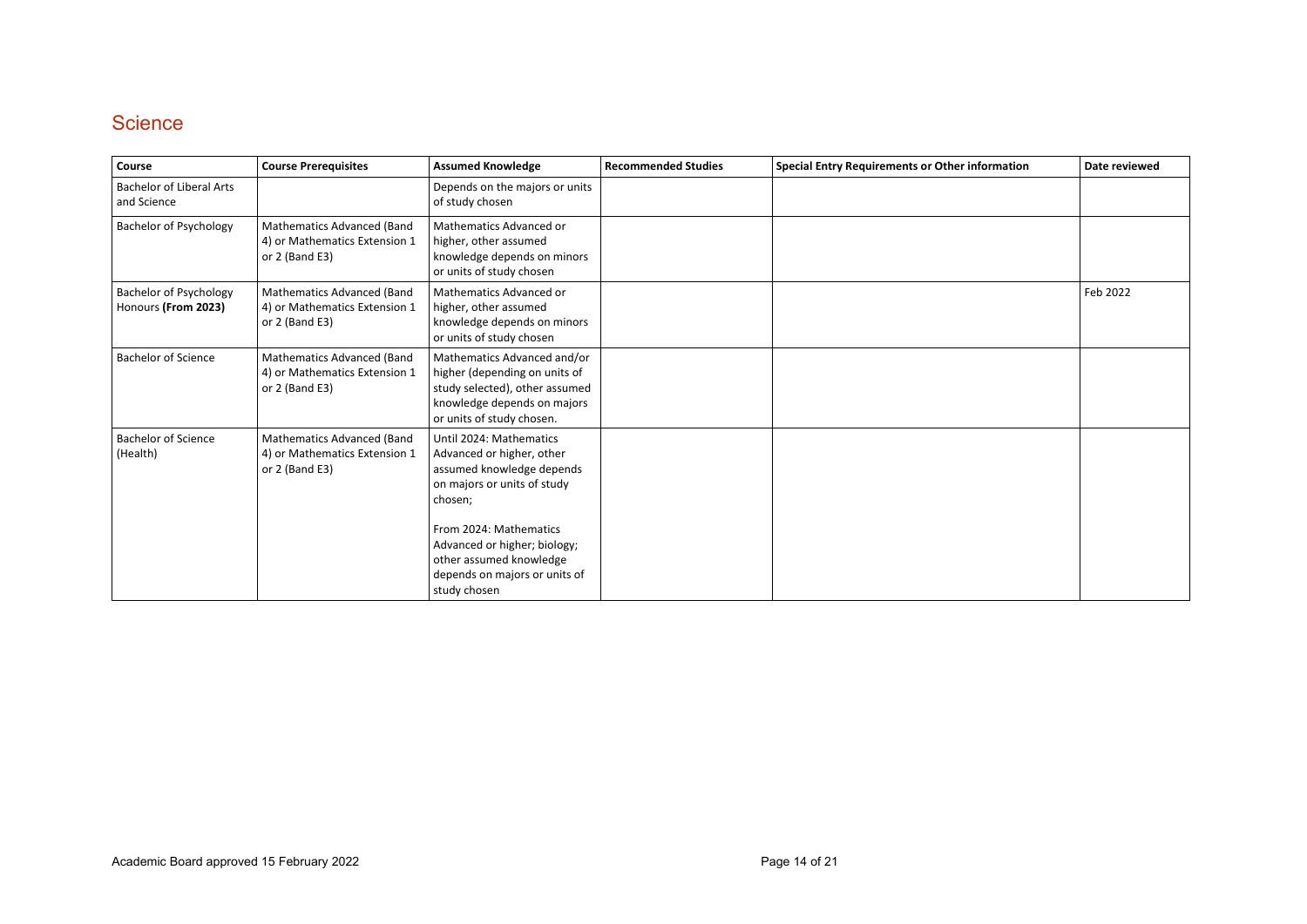| Course                                                                          | <b>Course Prerequisites</b>                                                   | <b>Assumed Knowledge</b>                                                                                                                                                                                                                                                                                                                                                                                                  | <b>Recommended Studies</b> | <b>Special Entry Requirements or Other information</b> | Date reviewed |
|---------------------------------------------------------------------------------|-------------------------------------------------------------------------------|---------------------------------------------------------------------------------------------------------------------------------------------------------------------------------------------------------------------------------------------------------------------------------------------------------------------------------------------------------------------------------------------------------------------------|----------------------------|--------------------------------------------------------|---------------|
| <b>Bachelor of Science</b><br>(Medical Science)                                 | Mathematics Advanced (Band<br>4) or Mathematics Extension 1<br>or 2 (Band E3) | Until 2024: Mathematics<br>Advanced and/or higher<br>(depending on units of study<br>selected), Chemistry and either<br>Physics or Biology, other<br>assumed knowledge depends<br>on majors or units of study<br>chosen<br>From 2024: Mathematics<br>Advanced and/or higher<br>(depending on units of study<br>selected), Chemistry, Biology,<br>other assumed knowledge<br>depends on majors or units of<br>study chosen |                            |                                                        |               |
| Bachelor of Science and<br><b>Bachelor of Advanced</b><br><b>Studies</b>        | Mathematics Advanced (Band<br>4) or Mathematics Extension 1<br>or 2 (Band E3) | Mathematics Advanced and/or<br>higher (depending on units of<br>study selected), other assumed<br>knowledge depends on majors<br>or units of study chosen.                                                                                                                                                                                                                                                                |                            |                                                        |               |
| Bachelor of Science and<br><b>Bachelor of Advanced</b><br>Studies (Advanced)    | Mathematics Advanced (Band<br>4) or Mathematics Extension 1<br>or 2 (Band E3) | Mathematics Advanced and/or<br>higher (depending on units of<br>study selected), other assumed<br>knowledge depends on majors<br>or units of study chosen.                                                                                                                                                                                                                                                                |                            |                                                        |               |
| Bachelor of Science and<br><b>Bachelor of Advanced</b><br>Studies (Agriculture) | Mathematics Advanced (Band<br>4) or Mathematics Extension 1<br>or 2 (Band E3) | Until 2024: Mathematics<br>Advanced or higher, chemistry,<br>other assumed knowledge<br>depends on majors or units of<br>study chosen;<br>From 2024: Mathematics<br>Advanced or higher; chemistry,<br>biology; other assumed<br>knowledge depends on majors<br>or units of study chosen                                                                                                                                   |                            |                                                        |               |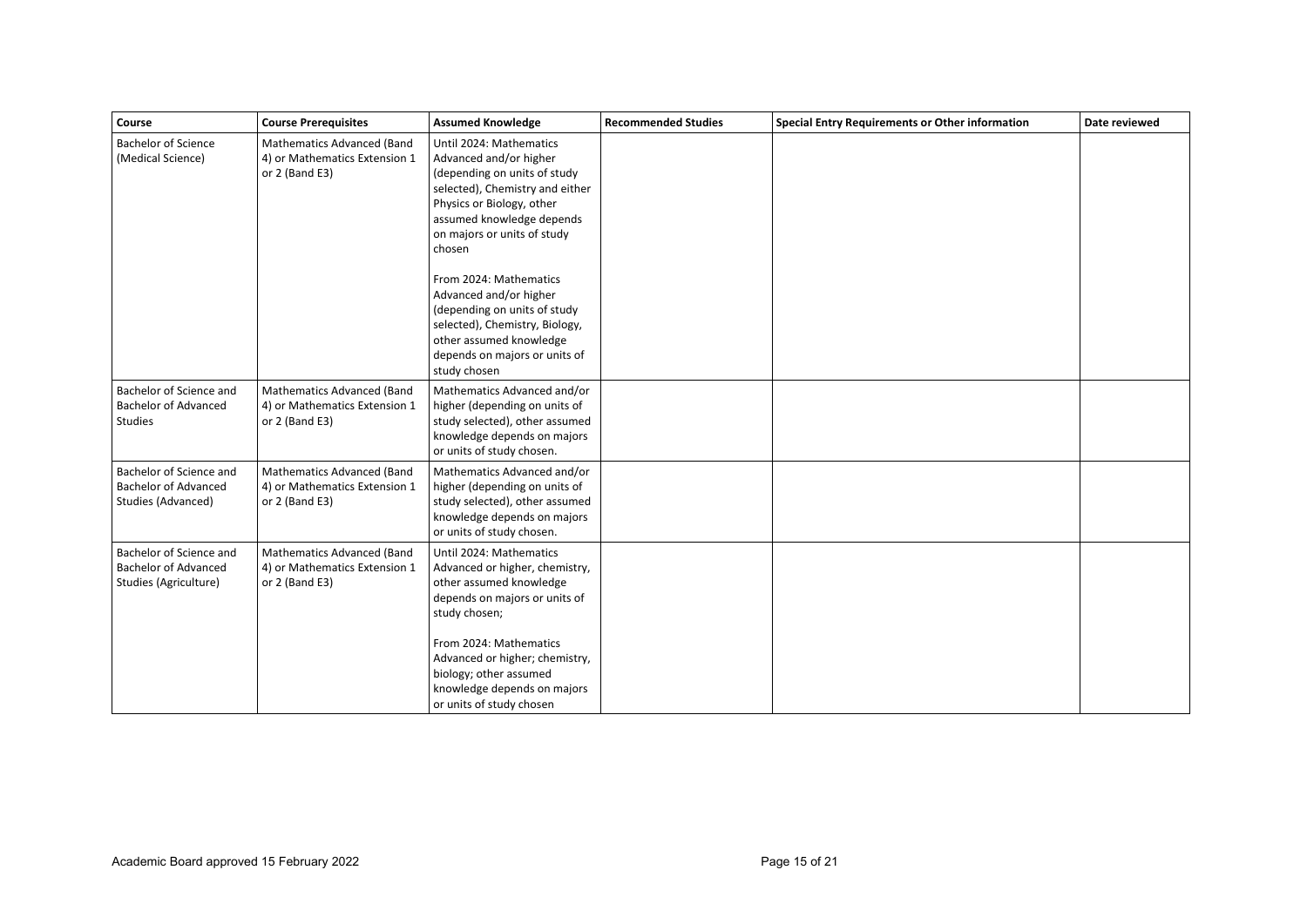| Course                                                                                                                            | <b>Course Prerequisites</b>                                                     | <b>Assumed Knowledge</b>                                                                                                                                                                                                                                                                                                   | <b>Recommended Studies</b>             | <b>Special Entry Requirements or Other information</b> | Date reviewed |
|-----------------------------------------------------------------------------------------------------------------------------------|---------------------------------------------------------------------------------|----------------------------------------------------------------------------------------------------------------------------------------------------------------------------------------------------------------------------------------------------------------------------------------------------------------------------|----------------------------------------|--------------------------------------------------------|---------------|
| Bachelor of Science and<br><b>Bachelor of Advanced</b><br>Studies (Animal and<br>Veterinary Bioscience)                           | Mathematics Advanced (Band<br>4) or Mathematics Extension 1<br>or 2 (Band E3)   | Until 2024: Mathematics<br>Advanced or higher and<br>Chemistry; other assumed<br>knowledge depends on majors<br>or units of study chosen<br>From 2024: Mathematics<br>Advanced or higher, Chemistry<br>and Biology; other assumed<br>knowledge depends on majors<br>or units of study chosen                               | Until 2024: Biology<br>From 2024: None |                                                        |               |
| Bachelor of Science and<br><b>Bachelor of Advanced</b><br><b>Studies (Dalyell Scholars</b><br>including Mathematical<br>Sciences) | Mathematics Advanced (Band<br>4) or Mathematics Extension 1<br>or $2$ (Band E3) | For Dalyell Scholars:<br>Mathematics Advanced and/or<br>higher (depending on units of<br>study selected), other assumed<br>knowledge depends on majors<br>or units of study chosen.<br>For Mathematical Sciences:<br>Mathematics Extension 2, other<br>assumed knowledge depends<br>on majors or units of study<br>chosen. |                                        |                                                        |               |
| Bachelor of Science and<br><b>Bachelor of Advanced</b><br>Studies (Food and<br>Agribusiness)                                      | Mathematics Advanced (Band<br>4) or Mathematics Extension 1<br>or 2 (Band E3)   | Until 2024: Mathematics<br>Advanced or higher and<br>Chemistry; other assumed<br>knowledge depends on majors<br>or units of study chosen.<br>From 2024: Mathematics<br>Advanced or higher, Chemistry,<br>Biology; other assumed<br>knowledge depends on majors<br>or units of study chosen                                 | Until 2024: Biology<br>From 2024: None |                                                        |               |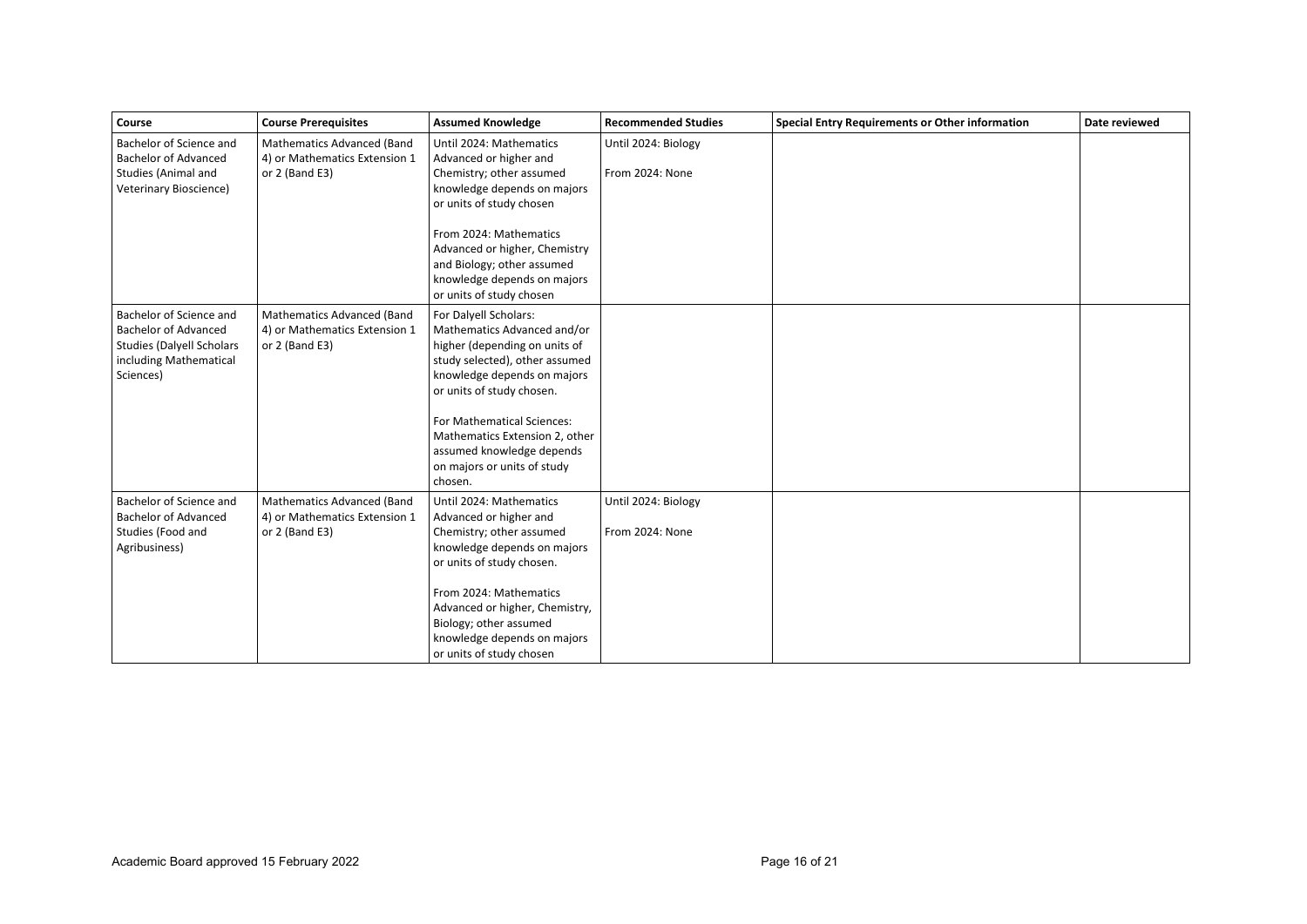| Course                                                                                              | <b>Course Prerequisites</b>                                                          | <b>Assumed Knowledge</b>                                                                                                                                                                                                                                                                                                                                                                                                  | <b>Recommended Studies</b>             | <b>Special Entry Requirements or Other information</b> | Date reviewed |
|-----------------------------------------------------------------------------------------------------|--------------------------------------------------------------------------------------|---------------------------------------------------------------------------------------------------------------------------------------------------------------------------------------------------------------------------------------------------------------------------------------------------------------------------------------------------------------------------------------------------------------------------|----------------------------------------|--------------------------------------------------------|---------------|
| Bachelor of Science and<br><b>Bachelor of Advanced</b><br>Studies (Health)                          | Mathematics Advanced (Band<br>4) or Mathematics Extension 1<br>or 2 (Band E3)        | Until 2024: Mathematics<br>Advanced or higher, other<br>assumed knowledge depends<br>on majors or units of study<br>chosen<br>From 2024: Mathematics<br>Advanced or higher, biology,<br>other assumed knowledge<br>depends on majors or units of<br>study chosen                                                                                                                                                          |                                        |                                                        |               |
| Bachelor of Science and<br><b>Bachelor of Advanced</b><br><b>Studies (Medical Science)</b>          | <b>Mathematics Advanced (Band</b><br>4) or Mathematics Extension 1<br>or 2 (Band E3) | Until 2024: Mathematics<br>Advanced and/or higher<br>(depending on units of study<br>selected), Chemistry and either<br>Physics or Biology, other<br>assumed knowledge depends<br>on majors or units of study<br>chosen<br>From 2024: Mathematics<br>Advanced and/or higher<br>(depending on units of study<br>selected), Chemistry, Biology,<br>other assumed knowledge<br>depends on majors or units of<br>study chosen |                                        |                                                        |               |
| Bachelor of Science and<br><b>Bachelor of Advanced</b><br>Studies Taronga Wildlife<br>Conservation) | Mathematics Advanced (Band<br>4) or Mathematics Extension 1<br>or 2 (Band E3)        | Until 2023: Mathematics<br>Advanced or higher, Chemistry;<br>other assumed knowledge<br>depends on majors or units of<br>study chosen<br>From 2023: Mathematics<br>Advanced or higher, Biology;<br>other assumed knowledge<br>depends on majors or units of<br>study chosen                                                                                                                                               | Until 2023: Biology<br>From 2023: None |                                                        |               |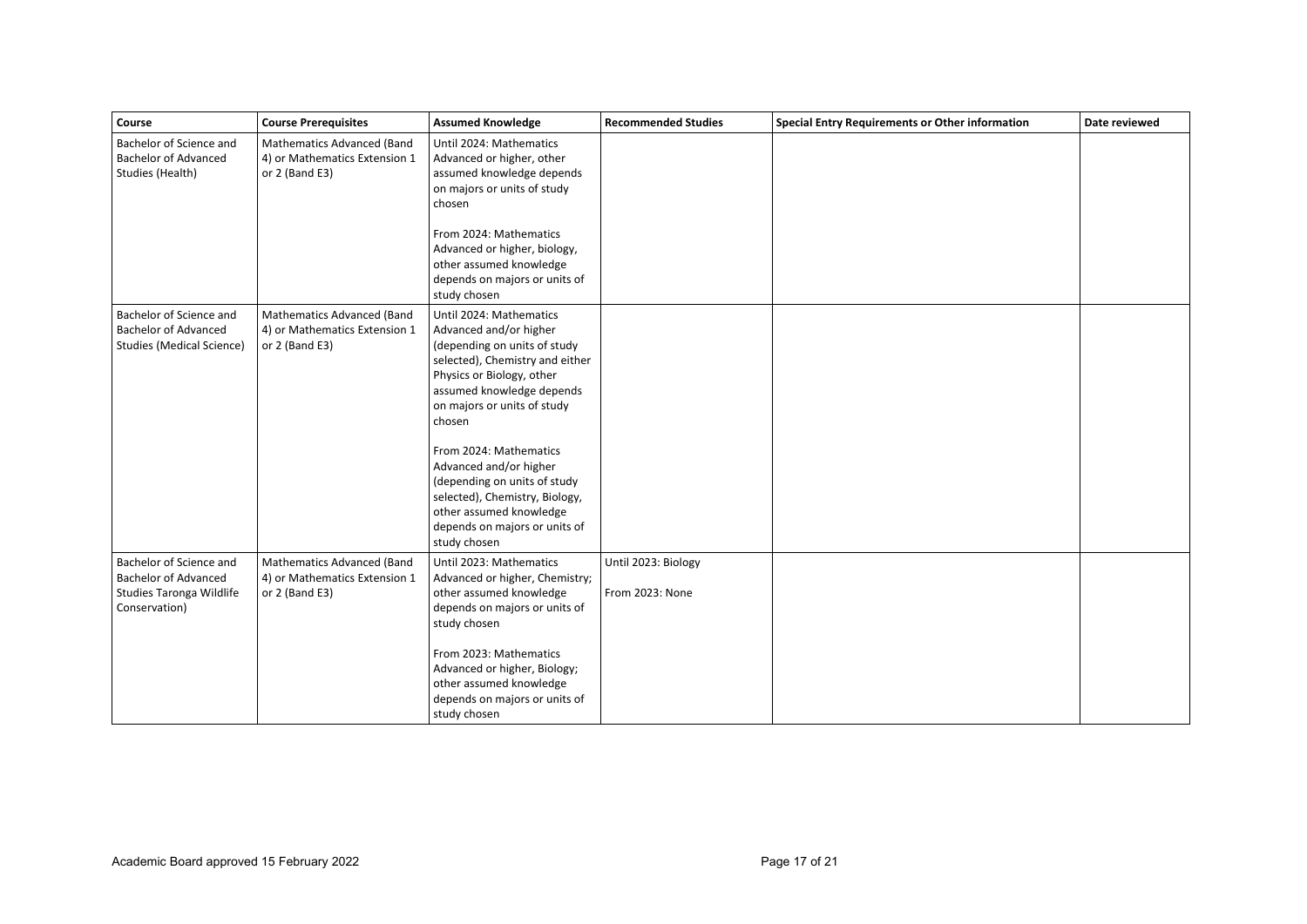| Course                                                                 | <b>Course Prerequisites</b>                                                          | <b>Assumed Knowledge</b>                                                                                                                                                                                                                                                                                                                                                                                                                                                                                                                                                                                                                                                                                                         | <b>Recommended Studies</b> | <b>Special Entry Requirements or Other information</b>                                                                                                                                                                             | Date reviewed |
|------------------------------------------------------------------------|--------------------------------------------------------------------------------------|----------------------------------------------------------------------------------------------------------------------------------------------------------------------------------------------------------------------------------------------------------------------------------------------------------------------------------------------------------------------------------------------------------------------------------------------------------------------------------------------------------------------------------------------------------------------------------------------------------------------------------------------------------------------------------------------------------------------------------|----------------------------|------------------------------------------------------------------------------------------------------------------------------------------------------------------------------------------------------------------------------------|---------------|
| Bachelor of Science and<br>Doctor of Dental Medicine                   | <b>Mathematics Advanced (Band</b><br>4) or Mathematics Extension 1<br>or 2 (Band E3) | For BSc: Mathematics Advanced<br>and/or higher (depending on<br>units of study selected), other<br>assumed knowledge depends<br>on majors or units of study<br>chosen; For D Dental Medicine:<br>None                                                                                                                                                                                                                                                                                                                                                                                                                                                                                                                            |                            | Selection is on the basis of ATAR or equivalent and<br>performance in an assessment process, including a written<br>assessment and a panel discussion session                                                                      |               |
| Bachelor of Science and<br>Doctor of Medicine                          | Mathematics Advanced (Band<br>4) or Mathematics Extension 1<br>or 2 (Band E3)        | Until 2024: For BSc:<br>Mathematics Advanced and/or<br>higher (depending on units of<br>study selected), other assumed<br>knowledge depends on majors<br>or units of study chosen; For<br>the Medical Science stream:<br>Mathematics Advanced and/or<br>higher (depending on units of<br>study selected), Chemistry and<br>Physics or Biology; For D<br>Medicine: None<br>From 2024: : For BSc:<br>Mathematics Advanced and/or<br>higher (depending on units of<br>study selected), other assumed<br>knowledge depends on majors<br>or units of study chosen; For<br>the Medical Science stream:<br>Mathematics Advanced and/or<br>higher (depending on units of<br>study selected), Chemistry,<br>Biology; For D Medicine: None |                            | Successful applicants may enrol in the Medical Science<br>stream.<br>Selection is on the basis of ATAR or equivalent and<br>performance in an assessment process, including a written<br>assessment and a panel discussion session |               |
| Bachelor of Science and<br>Master of Mathematical<br><b>Sciences</b>   | Mathematics Advanced (Band<br>4) or Mathematics Extension 1<br>or 2 (Band E3)        | Mathematics Extension 2, other<br>assumed knowledge depends<br>on major or units of study<br>chosen for the BSc.                                                                                                                                                                                                                                                                                                                                                                                                                                                                                                                                                                                                                 |                            | Students with top band Extension 1 are also encouraged to<br>apply                                                                                                                                                                 |               |
| Bachelor of Science and<br>Master of Nutrition and<br><b>Dietetics</b> | Mathematics Advanced (Band<br>4) or Mathematics Extension 1<br>or 2 (Band E3)        | Mathematics Advanced or<br>higher, Chemistry, Biology.<br>Other assumed knowledge<br>depends on major or units of<br>study chosen for the BSc.                                                                                                                                                                                                                                                                                                                                                                                                                                                                                                                                                                                   |                            |                                                                                                                                                                                                                                    |               |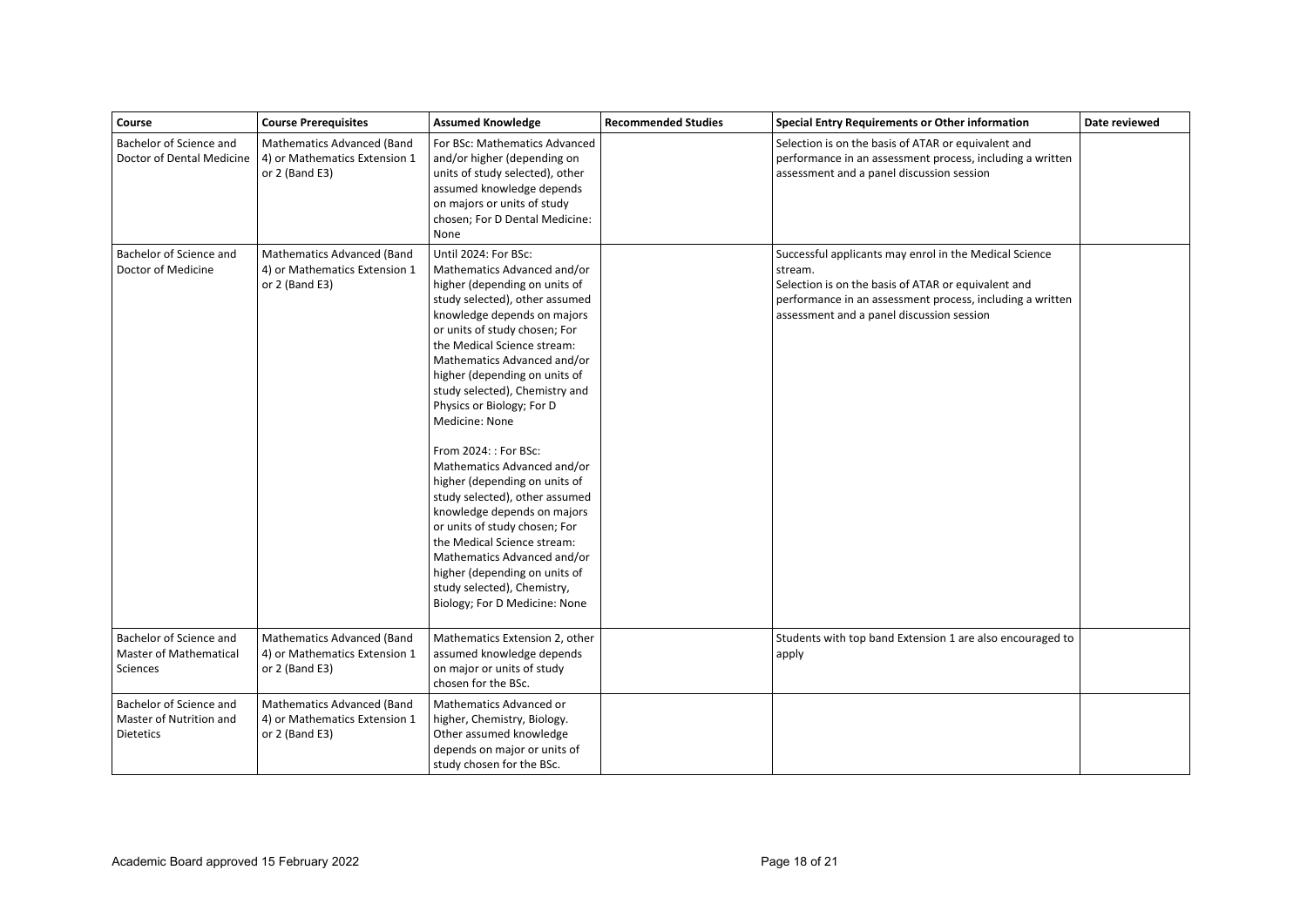| Course                                                                               | <b>Course Prerequisites</b>                                                     | <b>Assumed Knowledge</b>                                                                                                                           | <b>Recommended Studies</b>                | Special Entry Requirements or Other information                                          | Date reviewed |
|--------------------------------------------------------------------------------------|---------------------------------------------------------------------------------|----------------------------------------------------------------------------------------------------------------------------------------------------|-------------------------------------------|------------------------------------------------------------------------------------------|---------------|
| <b>Bachelor of Veterinary</b><br>Biology and Doctor of<br><b>Veterinary Medicine</b> | Mathematics Advanced (Band<br>4) or Mathematics Extension 1<br>or $2$ (Band E3) | Until 2024: Mathematics<br>Advanced or higher, Chemistry<br>and Physics.<br>From 2024: Mathematics<br>Advanced or higher, Chemistry<br>and Biology | Until 2024: Biology<br>From 2024: Physics | Selection is on the basis of ATAR and a statement of<br>commitment to veterinary science |               |

## Sydney Conservatorium of Music

| Course                                                                        | <b>Course Prerequisites</b>                                                                                                                                               | <b>Assumed Knowledge</b> | <b>Recommended Studies</b> | <b>Special Entry Requirements or Other information</b>                                                                                                                                                                                                                                                                                | Date reviewed |
|-------------------------------------------------------------------------------|---------------------------------------------------------------------------------------------------------------------------------------------------------------------------|--------------------------|----------------------------|---------------------------------------------------------------------------------------------------------------------------------------------------------------------------------------------------------------------------------------------------------------------------------------------------------------------------------------|---------------|
| <b>Bachelor of Music</b>                                                      |                                                                                                                                                                           | Music 1                  |                            | Selection is by audition and/or interview, and ATAR.<br>Depending on the program, applicants submit written<br>work or audio and visual material, and are interviewed.                                                                                                                                                                |               |
| <b>Bachelor of Music</b><br>(Composition)                                     |                                                                                                                                                                           | Music 2                  |                            | Selection is by audition and/or interview, and ATAR.<br>Applicants demonstrate their level of achievement as a<br>composer by submitting three compositions in different<br>performance media or genres and attend an interview.                                                                                                      |               |
| <b>Bachelor of Music (Music</b><br>Education)                                 | NESA prerequisite<br>Band 5 in three HSC subjects (or<br>equivalent) one of which needs<br>to be English (English Standard<br>or English Advanced or<br>$ESL^*/EALD^{**}$ | Music 2                  |                            | Teacher Education Personal Statement. Selection is by<br>audition and/or interview, and ATAR. If specialising in<br>Performance, applicants will be required to audition in<br>instrument / voice. If specialising in Composition,<br>Contemporary Music Practice or Musicology, applicants<br>submit a portfolio and be interviewed. |               |
| <b>Bachelor of Music</b><br>(Performance)                                     |                                                                                                                                                                           | Music 2                  |                            | Selection is by audition and/or interview, and ATAR.<br>Applicants undertake an audition in a nominated<br>instrument or in voice.                                                                                                                                                                                                    |               |
| Bachelor of Music and<br><b>Bachelor of Advanced</b><br>Studies (Composition) |                                                                                                                                                                           | Music 2                  |                            | Selection is by audition and/or interview, and ATAR.<br>Applicants demonstrate their level of achievement as a<br>composer by submitting three compositions in different<br>performance media or genres and attend an interview.                                                                                                      |               |
| Bachelor of Music and<br><b>Bachelor of Advanced</b><br>Studies (Performance) |                                                                                                                                                                           | Music 2                  |                            | Selection is by audition and/or interview, and ATAR.<br>Applicants undertake an audition in a nominated<br>instrument or in voice                                                                                                                                                                                                     |               |
| "ESL: English as a Second Language                                            | *EALD: English as an Additional Language or Dialect                                                                                                                       |                          |                            |                                                                                                                                                                                                                                                                                                                                       |               |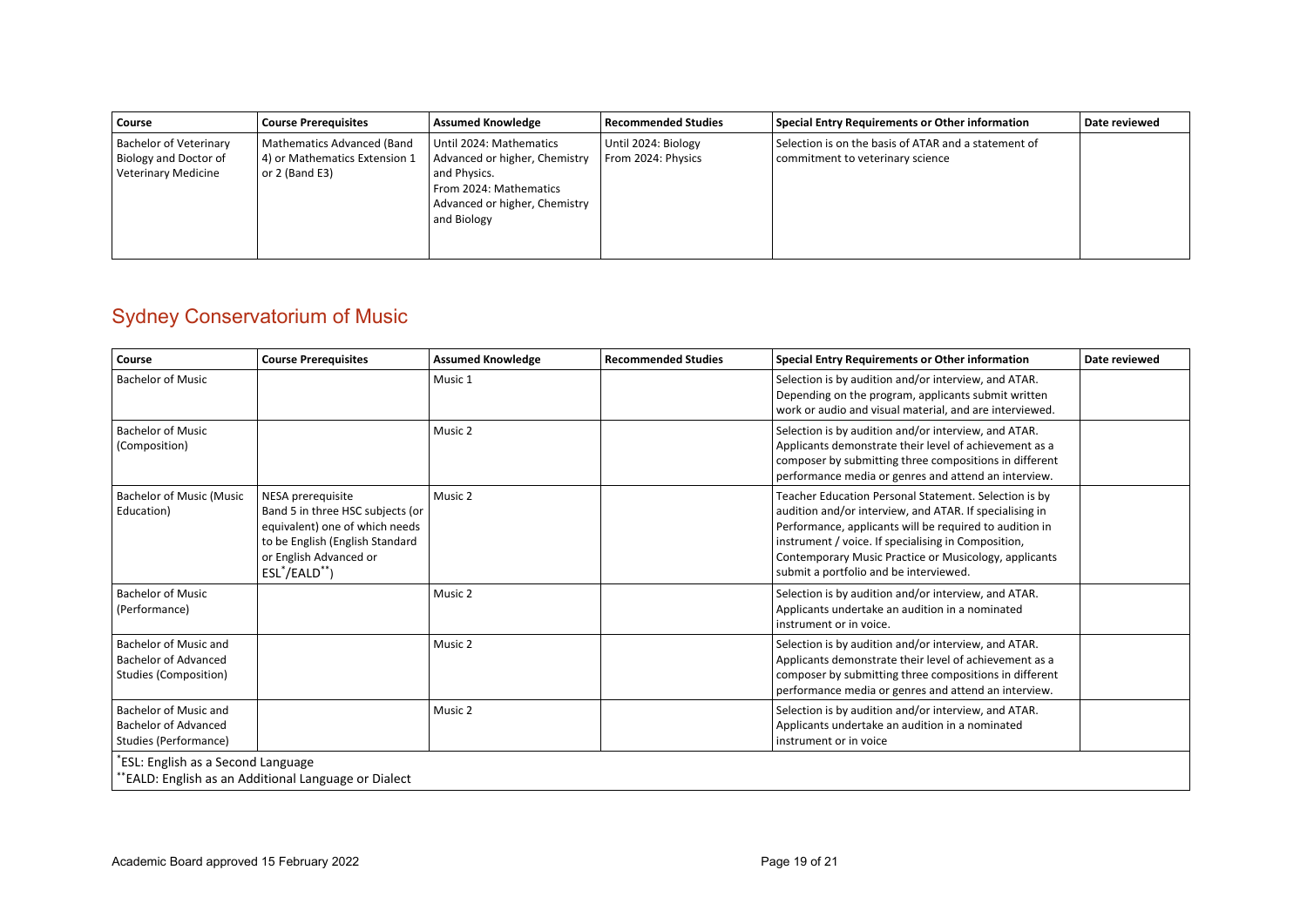## Extended Degrees (Arts and Science)

| Course                                | <b>Course Prerequisites</b> | <b>Assumed Knowledge</b> | <b>Recommended Studies</b> | Special Entry Requirements or Other information                                                                                                                                                                                                                                                                                                                                                                                                                                                                                                                                                                                                                                                                                                                                                                    | Date reviewed |
|---------------------------------------|-----------------------------|--------------------------|----------------------------|--------------------------------------------------------------------------------------------------------------------------------------------------------------------------------------------------------------------------------------------------------------------------------------------------------------------------------------------------------------------------------------------------------------------------------------------------------------------------------------------------------------------------------------------------------------------------------------------------------------------------------------------------------------------------------------------------------------------------------------------------------------------------------------------------------------------|---------------|
| <b>Bachelor of Arts</b><br>(Extended) |                             |                          |                            | (1) Admission to this course is only open to Aboriginal and<br>Torres Strait Islander students<br>(2) Admission to this course will be on demonstrated<br>potential for tertiary study to a standard sufficient to<br>undertake the course as demonstrated in:<br>(a) a numeracy and literacy diagnostic test;<br>(b) a structured interview;<br>(c) evidence of a secondary school leaving qualification<br>such as the NSW Higher School Certificate, Record of<br>Student Achievement (RoSA), tertiary study or an<br>approved preparation program;<br>(d) English language requirements must be met where<br>these are not demonstrated by sufficient qualifications<br>taught in English;<br>(e) a portfolio of written work or support material<br>including a personal statement of intent for studying the |               |
|                                       |                             |                          |                            | course                                                                                                                                                                                                                                                                                                                                                                                                                                                                                                                                                                                                                                                                                                                                                                                                             |               |